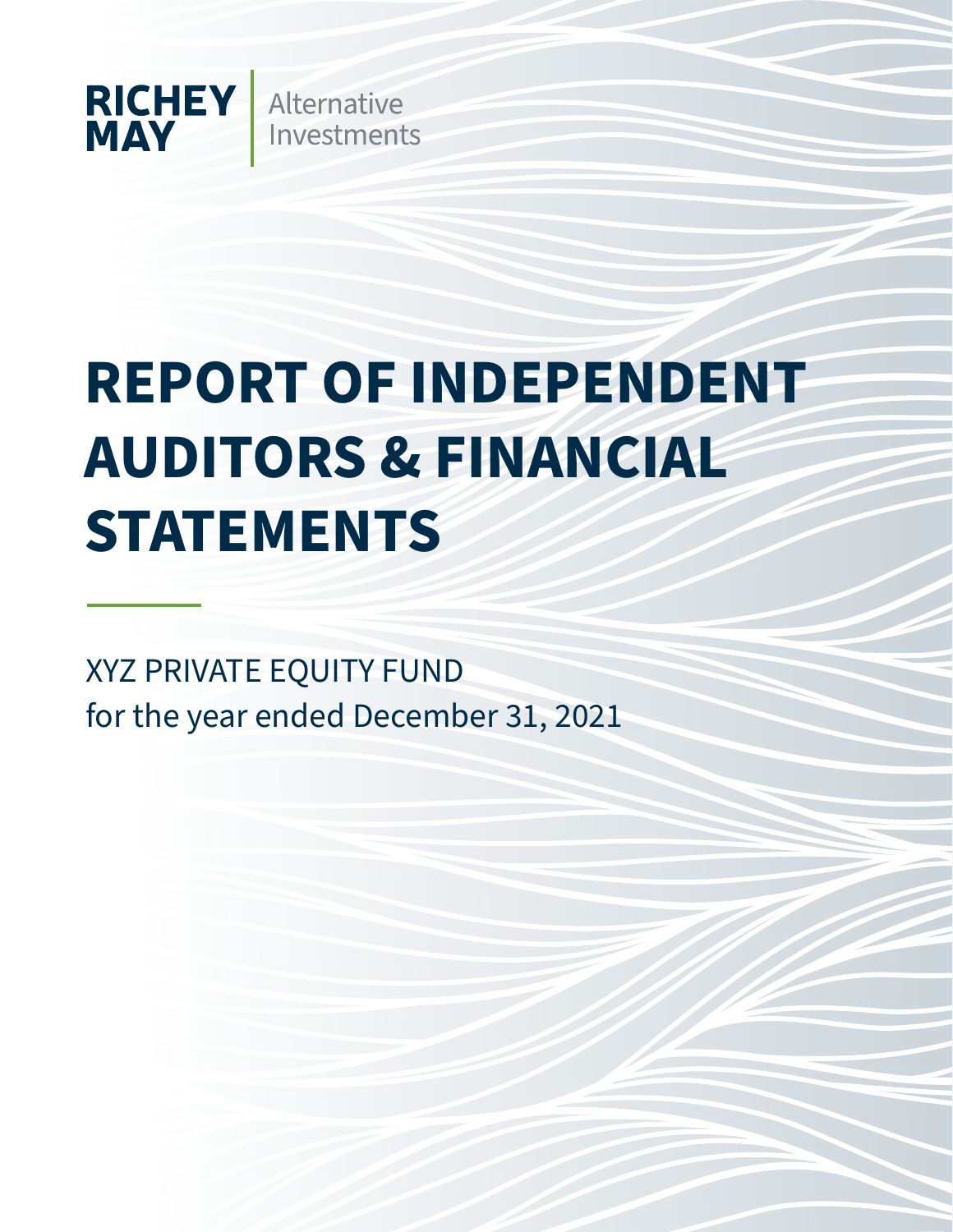# **TABLE OF CONTENTS**

INDEPENDENT AUDITORS' REPORT

- **1 Statement of Financial Condition**
- **2 Condensed Schedule of Investments**
- **3 Condensed Schedule of Investments**
- **4 Statement of Operations**
- **5 Statement of Changes in Partner's Capital**
- **6 Statement of Cash Flows**

# **7 Notes to Financial Statements**

- 7 Organization & Summary of Significant Accounting Policies
- 9 Fair Value Measurements
- 13 Derivative Instruments
- 18 Due to/from Brokers
- 18 Short Sales [If applicable]
- 18 Credit Risk
- 18 Escrow Proceeds Receivable/Earn-Out Payments [If applicable]
- 18 Related Party Transactions
- 19 Committed Capital
- 19 Partners' Capital
- 20 Management Indemnifications
- 20 Administration Fees
- 20 Financial Highlights
- 20 Loans Payable [If applicable]
- 21 Unfunded Investment Commitment [If applicable]
- 21 Going Concern [If applicable]
- 21 Risk Factors
- 21 Payable For Investment Purchase Transactions [If applicable]
- 21 Subsequent Events

**info@richeymay.com www.richeymay.com Denver HQ | Charlotte | Los Angeles | Salt Lake City | Grand Cayman**

 $\sqrt{2}$ 



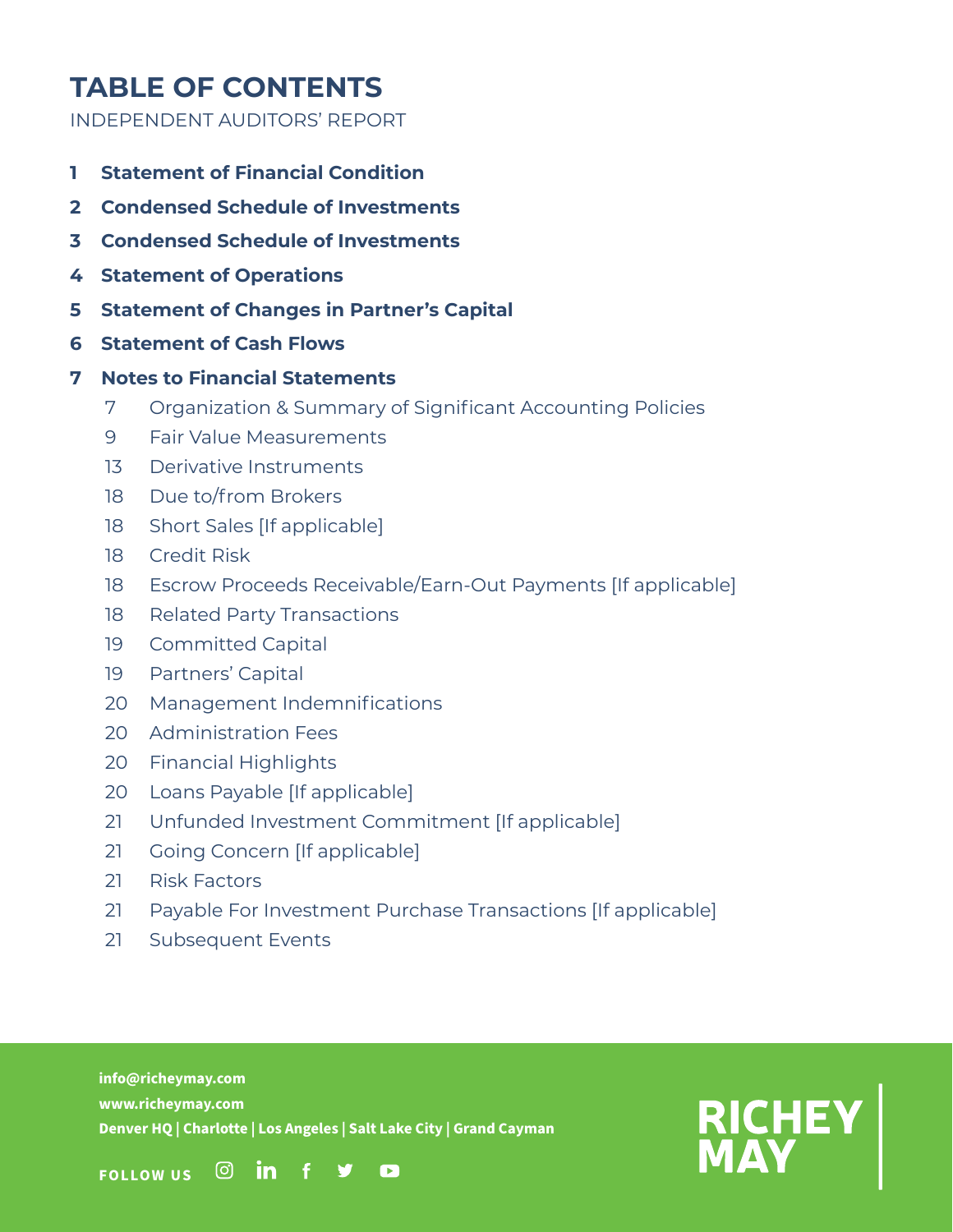### **ASSETS**

| Investment in securities, at fair value (cost \$XX, XXX)      | \$ |  |
|---------------------------------------------------------------|----|--|
| Securities purchased under resale agreements (cost \$XX, XXX) |    |  |
| Due from broker(s)                                            |    |  |
| Cash and cash equivalents                                     |    |  |
| Cash denominated in foreign currencies (cost \$XX, XXX)       |    |  |
| Derivative assets, at fair value                              |    |  |
| Interest receivable                                           |    |  |
| Dividends receivable                                          |    |  |
| Receivables from related parties                              |    |  |
| Contributions receivable                                      |    |  |
| Collateral for derivative contracts                           |    |  |
| Other assets                                                  |    |  |
| <b>TOTAL ASSETS</b>                                           |    |  |

# **LIABILITIES AND PARTNERS' CAPITAL**

| Investment in securities sold short, at fair value (proceeds \$XXXXX) | \$ |  |
|-----------------------------------------------------------------------|----|--|
| Securities sold under repurchase agreements                           |    |  |
| Due to broker(s)                                                      |    |  |
| Derivative liabilities, at fair value                                 |    |  |
| Dividends payable on securities sold short                            |    |  |
| Interest payable                                                      |    |  |
| Due to general partner                                                |    |  |
| Due to investment manager                                             |    |  |
| Management fees payable                                               |    |  |
| Notes payable                                                         |    |  |
| Capital contributions received in advance                             |    |  |
| Capital withdrawals payable                                           |    |  |
| <b>Other liabilities</b>                                              |    |  |
| <b>Total liabilities</b>                                              |    |  |
|                                                                       |    |  |
| <b>PARTNERS' CAPITAL</b>                                              |    |  |
| <b>TOTAL LIABILITIES AND PARTNERS' CAPITAL</b>                        | \$ |  |
|                                                                       |    |  |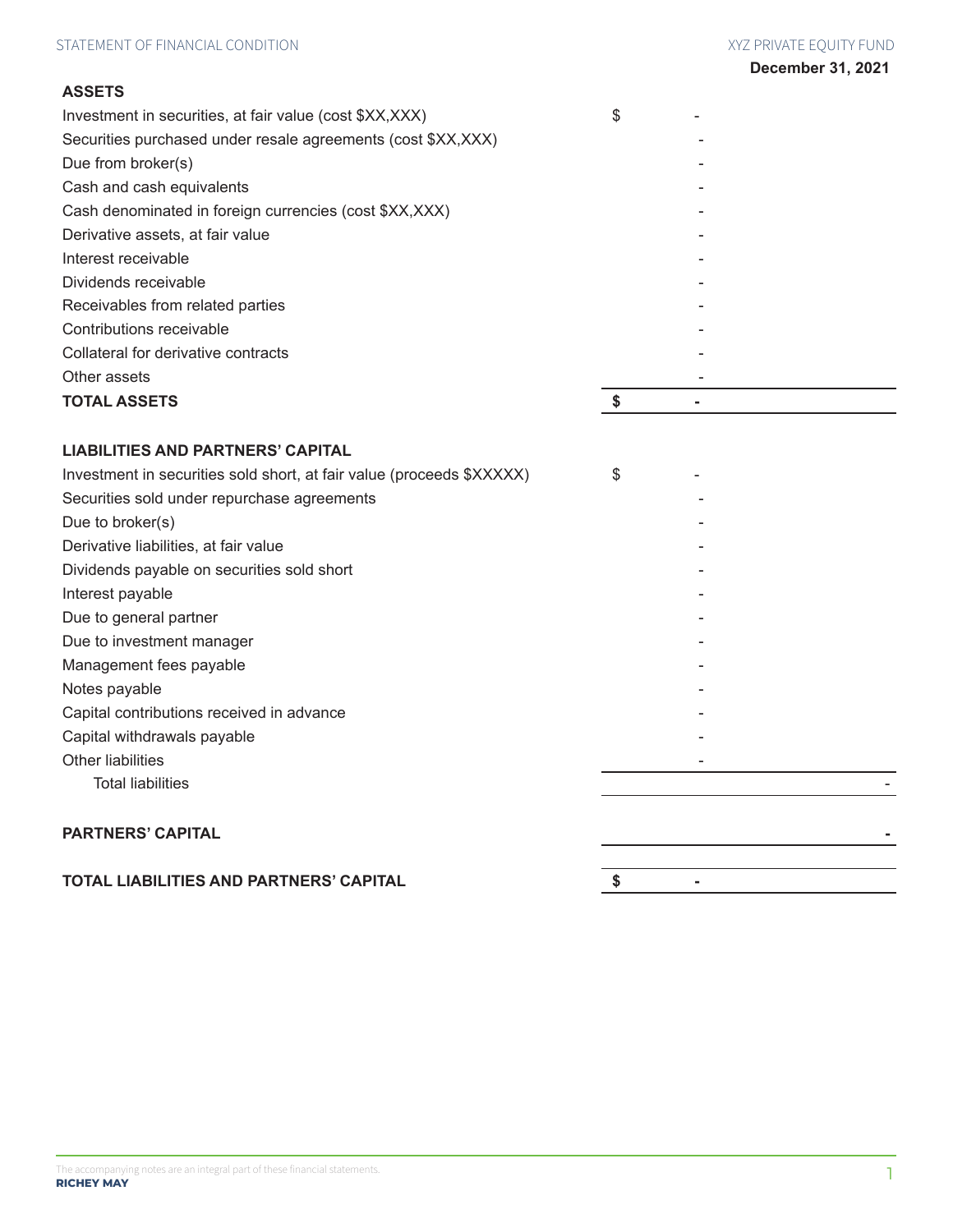### CONDENSED SCHEDULE OF INVESTMENTS THE STATE OF INVESTMENTS AND THE STATE OF INVESTMENTS OF THE STATE OF INVESTMENTS

|                                  | Investment in securities, at fair value         |                                    |             | December 31, 2021        |
|----------------------------------|-------------------------------------------------|------------------------------------|-------------|--------------------------|
| Shares/<br><b>Principal Held</b> |                                                 | Percentage of<br>Partners' Capital |             | <b>Fair Value</b>        |
|                                  | <b>Private operating companies</b>              |                                    |             |                          |
|                                  | <b>United States of America</b>                 |                                    | $\%$<br>-\$ |                          |
|                                  | Preferred stock                                 |                                    |             |                          |
|                                  | Specialty pharmaceuticals                       |                                    |             |                          |
| <b>XXXX</b>                      | ABC Medical Group, Inc.                         |                                    |             |                          |
|                                  | Medical devices                                 |                                    |             |                          |
| <b>XXXX</b>                      | XYQ Technologies, LLC                           |                                    |             |                          |
|                                  | Consumer, non-cyclical                          |                                    |             |                          |
| <b>XXXX</b>                      | ABC Group, Inc.                                 |                                    |             |                          |
|                                  | Other                                           |                                    |             |                          |
|                                  | <b>Total private operating expenses</b>         |                                    |             |                          |
|                                  | (cost \$XX, XXX)                                | $\blacksquare$                     |             | $\overline{\phantom{a}}$ |
|                                  | <b>Common stock</b>                             |                                    |             |                          |
|                                  | <b>United States of America</b>                 |                                    |             |                          |
|                                  | Technology                                      |                                    |             |                          |
| <b>XXXX</b>                      | ABC Tech Inc.                                   |                                    |             |                          |
| <b>XXXX</b>                      | XYZ Tech Inc.                                   |                                    |             |                          |
|                                  | Healthcare                                      |                                    |             |                          |
|                                  | Financials                                      |                                    |             |                          |
|                                  | Total United States of America (cost \$XX, XXX) |                                    |             |                          |
|                                  | Japan                                           |                                    |             |                          |
|                                  | Healthcare                                      |                                    |             |                          |
| <b>XXXX</b>                      | XYZ Medical Inc.                                |                                    |             |                          |
|                                  | Other                                           |                                    |             |                          |
|                                  | Total Japan (cost \$XX, XXX)                    | $\overline{\phantom{a}}$           |             | $\overline{\phantom{0}}$ |
|                                  | Total common stock (cost \$XX,XXX)              | $\blacksquare$                     |             | ۰                        |
|                                  | <b>Preferred stock</b>                          |                                    |             |                          |
|                                  | <b>United States of America</b>                 |                                    |             |                          |
|                                  | Technology (cost \$XX, XXX)                     |                                    |             |                          |
|                                  | <b>Corporate bonds</b>                          |                                    |             |                          |
|                                  | <b>United States of America</b>                 |                                    |             |                          |
|                                  | Technology                                      |                                    |             |                          |
|                                  | ABC Tech Inc., 4% 12/15/25                      |                                    |             |                          |
|                                  | Other                                           |                                    |             |                          |
|                                  | Total corporate bonds (cost \$XX, XXX)          |                                    |             |                          |
|                                  | Total Investment in securities, at fair value   |                                    |             |                          |
| (cost \$XX, XXX)                 |                                                 |                                    | $%$ \$      |                          |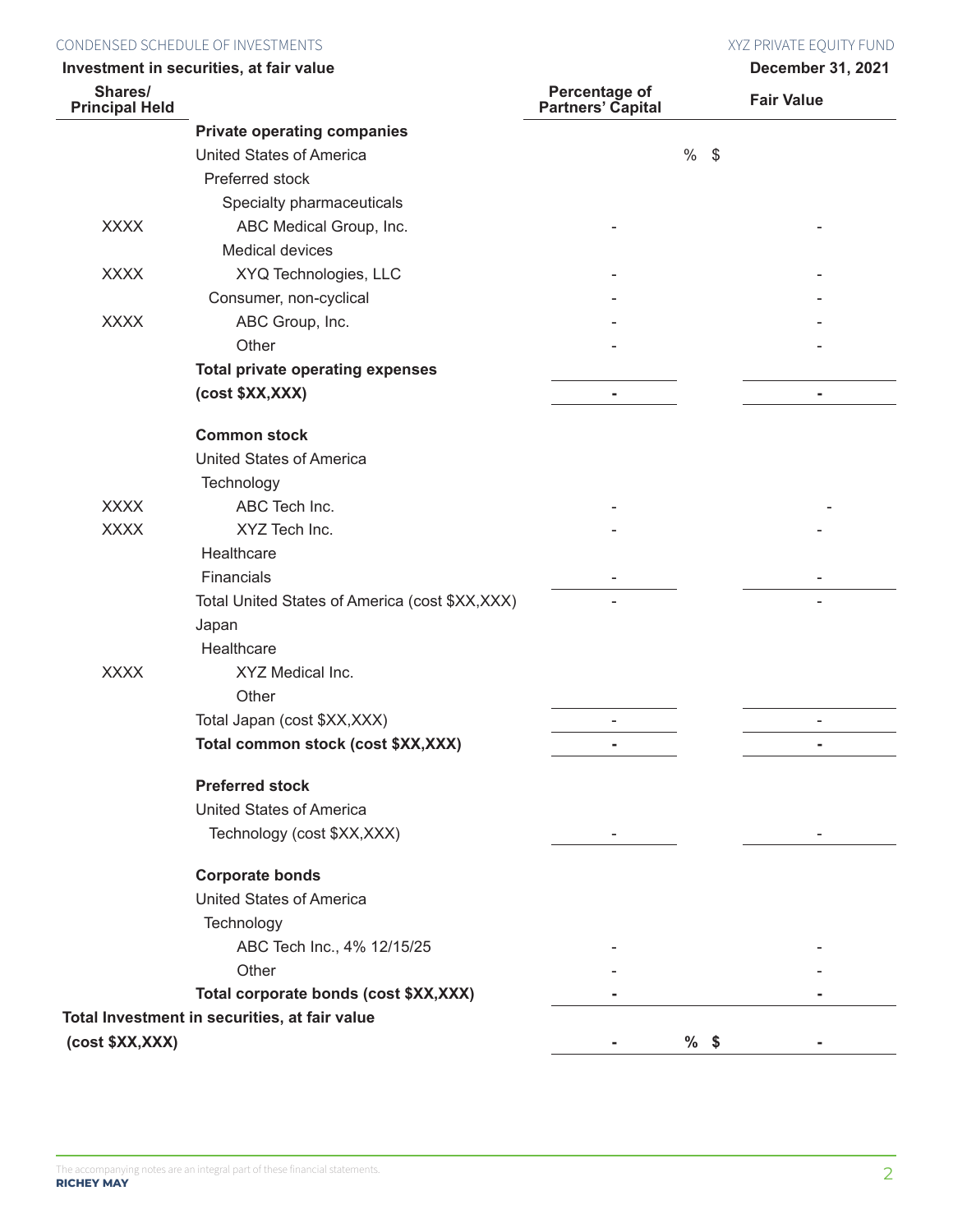| CONDENSED SCHEDULE OF INVESTMENTS | XYZ PRIVATE EOUITY FUND |
|-----------------------------------|-------------------------|
|                                   |                         |

| Investments in derivative contracts, at fair value - Assets |  |  |  |  |  |  |  |  |
|-------------------------------------------------------------|--|--|--|--|--|--|--|--|
|-------------------------------------------------------------|--|--|--|--|--|--|--|--|

|                                 | Investments in derivative contracts, at fair value - Assets      |                                           |      |       | <b>December 31, 2021</b> |
|---------------------------------|------------------------------------------------------------------|-------------------------------------------|------|-------|--------------------------|
|                                 |                                                                  | Percentage of<br><b>Partners' Capital</b> |      |       | <b>Fair Value</b>        |
| <b>Contracts Held</b>           |                                                                  |                                           |      |       |                          |
|                                 | <b>Options</b>                                                   |                                           |      |       |                          |
|                                 | <b>United States of America</b>                                  |                                           |      |       |                          |
|                                 | Put options                                                      |                                           |      |       |                          |
|                                 | Market indices (cost \$XX, XXX)                                  |                                           | $\%$ | \$    |                          |
|                                 | Investment in securities sold short, at fair value               |                                           |      |       |                          |
| <b>Shares Held</b>              |                                                                  |                                           |      |       |                          |
|                                 | <b>Common stock</b>                                              |                                           |      |       |                          |
|                                 | <b>United States of America</b>                                  |                                           |      |       |                          |
|                                 | Mining                                                           |                                           |      |       |                          |
|                                 | Transportation                                                   |                                           |      |       |                          |
|                                 | <b>Total United States of America</b>                            |                                           |      |       |                          |
|                                 | (proceeds \$XX, XXX)                                             |                                           |      |       |                          |
|                                 | <b>United Kingdom</b>                                            |                                           |      |       |                          |
|                                 | Services (proceeds \$XX, XXX)                                    |                                           |      |       |                          |
|                                 | Total investment in securities sold short, at fair value         |                                           |      |       |                          |
| (proceeds \$XX, XXX)            |                                                                  |                                           | $\%$ | $\$\$ |                          |
|                                 | Investments in derivative contracts, at fair value - Liabilities |                                           |      |       |                          |
| <b>Contracts</b><br><b>Held</b> | <b>Expiration Dates</b>                                          |                                           |      |       |                          |
| <b>Futures</b>                  |                                                                  |                                           |      |       |                          |
|                                 | <b>United States of America</b>                                  |                                           |      |       |                          |
|                                 | Euro dollars (proceeds \$XX, XXX)                                |                                           |      |       |                          |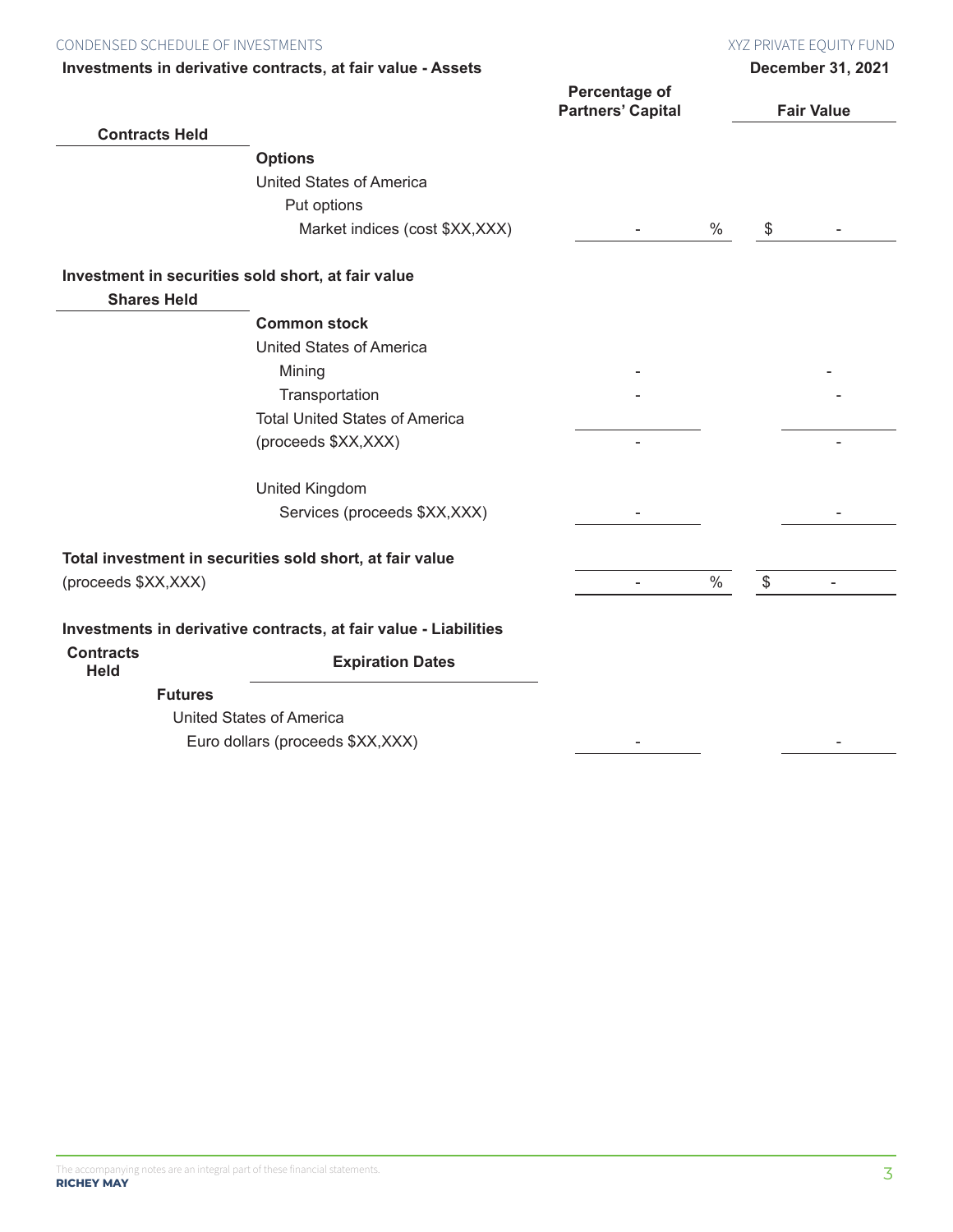### STATEMENT OF OPERATIONS STATEMENT OF OPERATIONS STATEMENT OF OPERATIONS STATEMENT OF OPERATIONS

| Year Ended December 31, 2021 |  |  |  |
|------------------------------|--|--|--|
|------------------------------|--|--|--|

| <b>INVESTMENT INCOME</b>                                                                                  |    |
|-----------------------------------------------------------------------------------------------------------|----|
| Interest income                                                                                           | \$ |
| Dividend income (net of U.S. and foreign tax withholdings of \$XXX)                                       |    |
| Other income                                                                                              |    |
| Total investment income                                                                                   |    |
| <b>EXPENSES</b>                                                                                           |    |
| Interest expense                                                                                          |    |
| Dividend expense                                                                                          |    |
| Management fee                                                                                            |    |
| Professional fees                                                                                         |    |
| <b>Administration fees</b>                                                                                |    |
| Other expenses                                                                                            |    |
| <b>Total expenses</b>                                                                                     |    |
| <b>NET INVESTMENT INCOME/(LOSS)</b>                                                                       |    |
| REALIZED AND UNREALIZED GAIN/(LOSS) ON INVESTMENTS                                                        |    |
| Net realized gain/(loss) on investments and foreign currency transactions                                 |    |
| Net change in unrealized appreciation or depreciation on investments and foreign<br>currency transactions |    |
| Net gain/(loss) on derivatives                                                                            |    |
| NET REALIZED AND UNREALIZED GAIN/(LOSS) ON INVESTMENTS                                                    |    |
| <b>NET INCOME/(LOSS)</b>                                                                                  | \$ |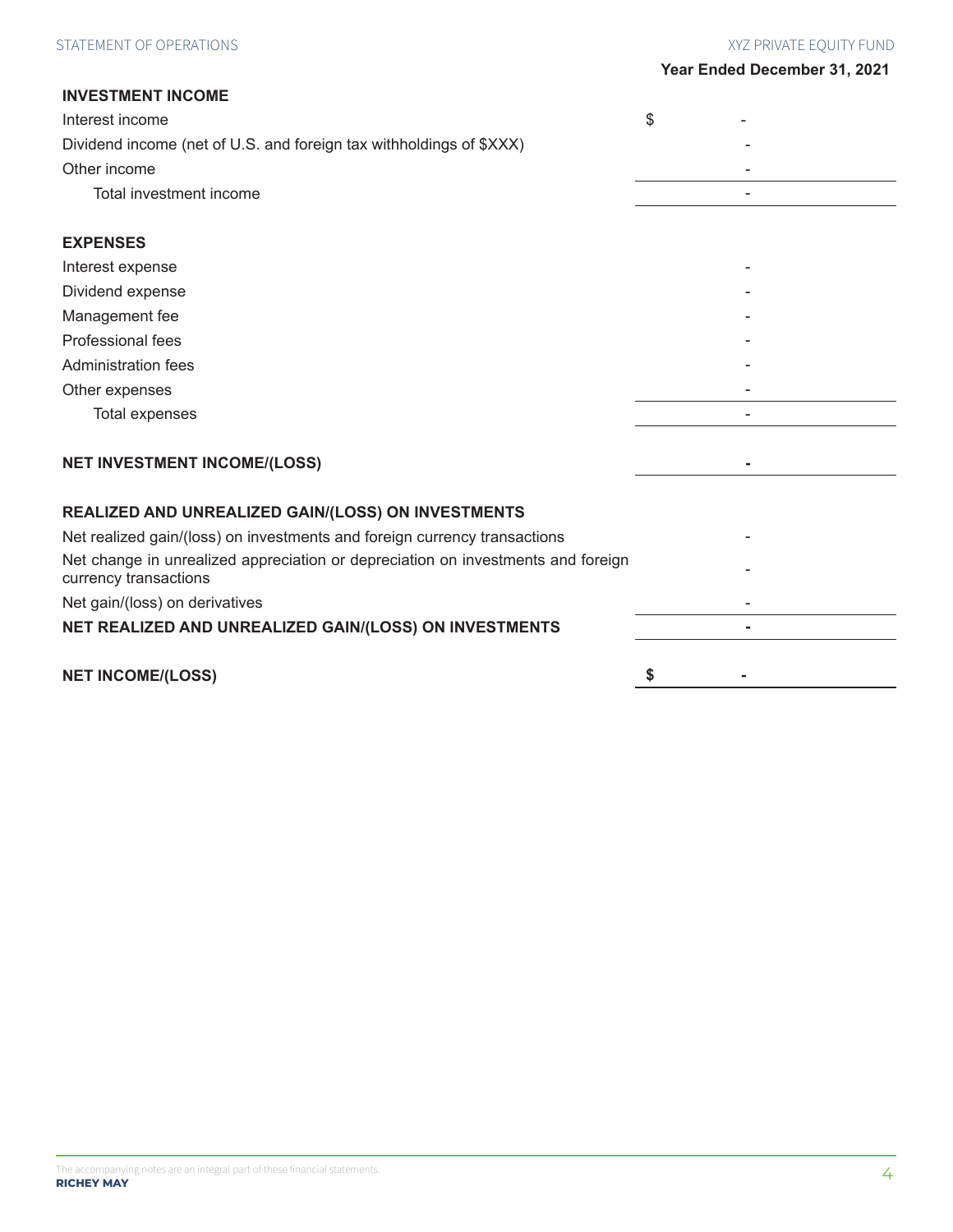# STATEMENT OF CHANGES IN PARTNER'S CAPITAL THE STATEMENT OF CHANGES IN PARTNER'S CAPITAL XYZ PRIVATE EQUITY FUND

|                                                             |   |                         | Year Ended December 31, 2021 |    |       |
|-------------------------------------------------------------|---|-------------------------|------------------------------|----|-------|
|                                                             |   | <b>Limited Partners</b> | <b>General Partner</b>       |    | Total |
| Balance, December 31, 2020                                  | S |                         | \$                           | S  |       |
| Capital contributions                                       |   |                         |                              |    |       |
| Capital withdrawals                                         |   |                         |                              |    |       |
| Capital transfers                                           |   |                         |                              |    |       |
| Pro-rata allocation of net income/(loss)                    |   |                         |                              |    |       |
| Balance, December 31, 2021                                  |   |                         | \$                           | \$ |       |
| Effects of cumulative carried interest allocation*          |   |                         | \$                           | S  |       |
| Balance including cumulative carried interest allocation \$ |   |                         | \$                           | S  |       |

*\* See note H.*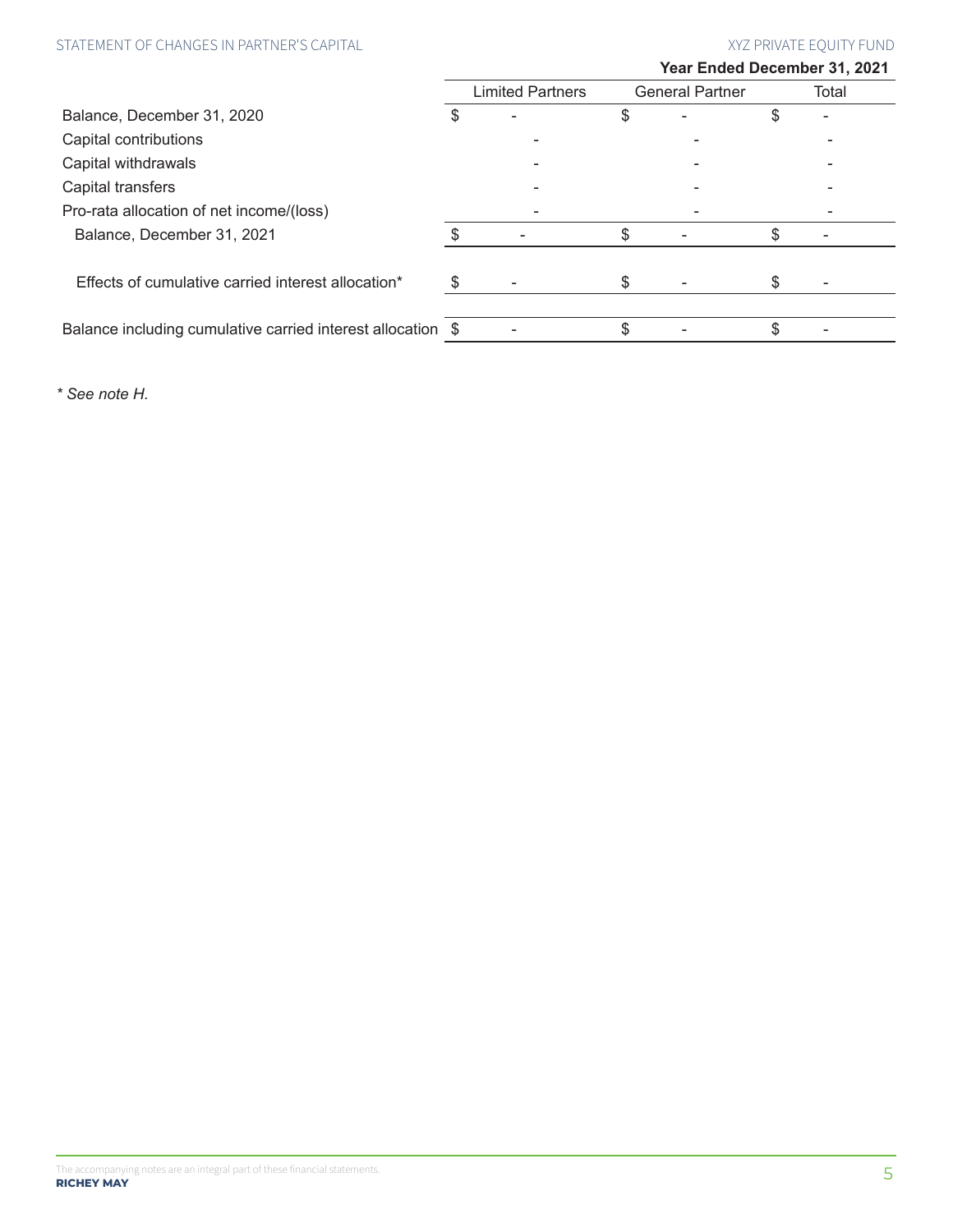| <b>CASH FLOWS FROM OPERATING ACTIVITIES:</b>                                                              |    |
|-----------------------------------------------------------------------------------------------------------|----|
| Net income/(loss)                                                                                         | \$ |
| Adjustments to reconcile net income/(loss) to net cash provided by (used in) operating activ-<br>ities:   |    |
| Net realized gain/(loss) on investments and foreign currency transactions                                 |    |
| Net change in unrealized appreciation or depreciation on investments and foreign currency<br>transactions |    |
| Discount amortization                                                                                     |    |
| Purchases of investments                                                                                  |    |
| Proceeds from sales of investments                                                                        |    |
| Proceeds from securities sold short                                                                       |    |
| Payments to cover securities sold short                                                                   |    |
| Changes in assets and liabilities:                                                                        |    |
| Due from broker(s)                                                                                        |    |
| Derivative assets, at fair value                                                                          |    |
| Interest receivable                                                                                       |    |
| Dividends receivable                                                                                      |    |
| Receivables from related parties                                                                          |    |
| Collateral for derivative contracts                                                                       |    |
| Other assets                                                                                              |    |
| Derivative liabilities, at fair value                                                                     |    |
| Dividends payable on securities sold short                                                                |    |
| Interest payable                                                                                          |    |
| Due to general partner                                                                                    |    |
| Due to investment manager                                                                                 |    |
| Management fees payable                                                                                   |    |
| Other liabilities                                                                                         |    |
| NET CASH PROVIDED BY (USED IN) OPERATING ACTIVITIES                                                       |    |
| <b>CASH FLOWS FROM FINANCING ACTIVITIES:</b>                                                              |    |
| Proceeds from capital contributions, net of change in contributions received in advance                   |    |
| Payments for capital withdrawals, net of capital withdrawals payable                                      |    |
| Proceeds from notes payable                                                                               |    |
| Payments for notes payable                                                                                |    |
| NET CASH PROVIDED BY (USED IN) FINANCING ACTIVITIES                                                       |    |
| NET INCREASE (DECREASE) IN CASH AND CASH EQUIVALENTS                                                      |    |
| CASH AND CASH EQUIVALENTS, BEGINNING OF YEAR                                                              |    |
| CASH AND CASH EQUIVALENTS, END OF YEAR                                                                    | \$ |
| <b>SUPPLEMENTAL INFORMATION</b>                                                                           |    |
| Cash paid for interest                                                                                    | \$ |
| SUPPLEMENTAL DISCLOSURE OF NONCASH FINANCING ACTIVITIES                                                   |    |
| Securities contributed at fair value (cost \$XX, XXX)                                                     | \$ |
| Securities distributed at fair value (cost \$XX,XXX)                                                      | \$ |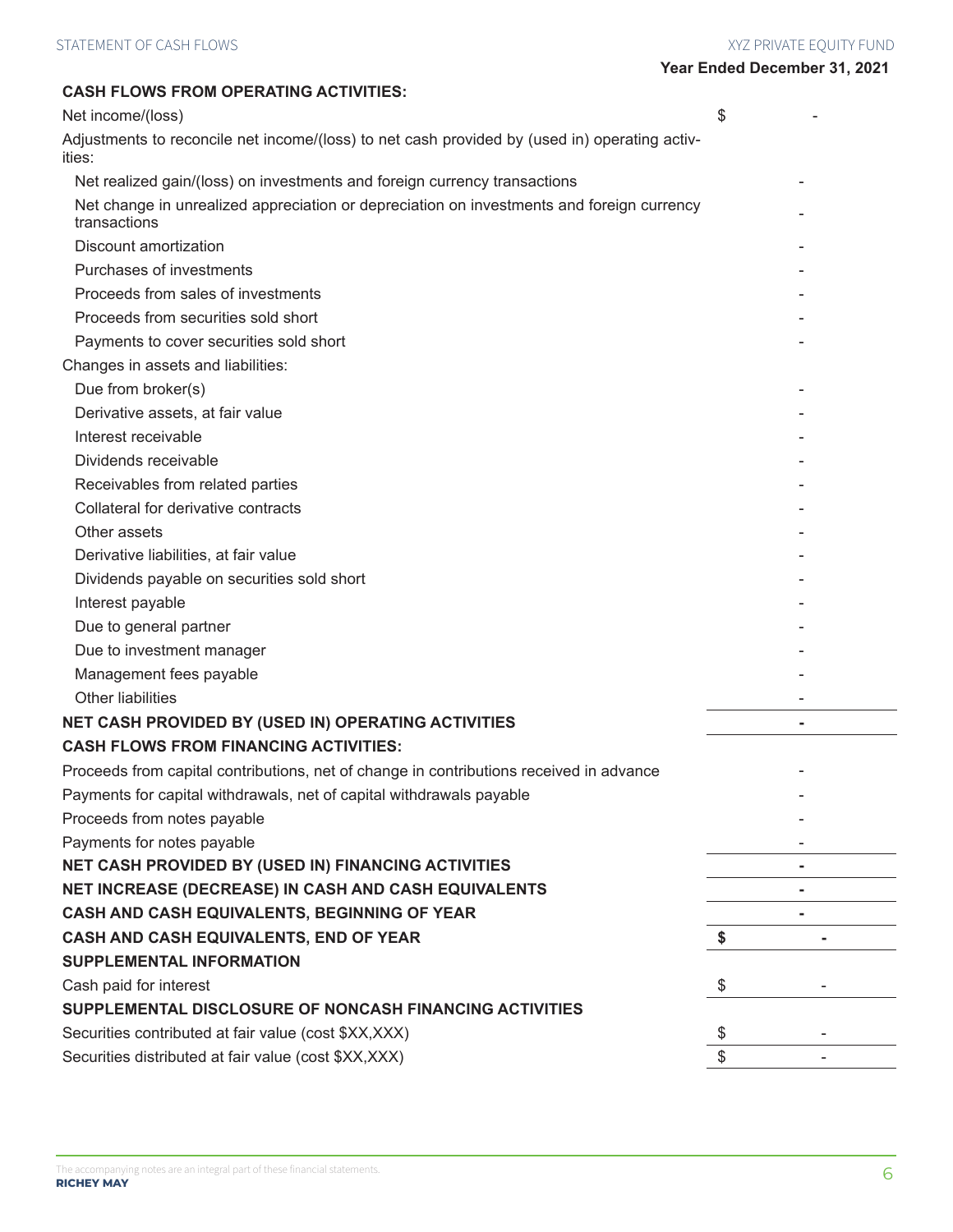# **A. ORGANIZATION & SUMMARY OF SIGNIFICANT ACCOUNTING POLICIES**

#### **Organization**

XYZ Private Equity Fund (the "Fund") a Delaware limited partnership, was formed on May 1, 2010 and commenced operation on June 1, 2010. Pursuant to a limited partnership agreement dated June 1, 2012 (the "LPA"), the Fund is managed by XYZ General Partner (the "General Partner") and XYZ Investment Manager (the "Investment Manager").

The Fund was formed for the purpose of **INSERT STRATEGY FROM PPM/LPA**.

**[If applicable]** The LPA provides that the Fund is scheduled to continue until the close of business on [insert month, date, year], unless sooner terminated or extended through terms specified in the Agreement.

**[If applicable]** The Investment Manager is registered with the United States Securities and Exchange Commission as a registered investment adviser. Refer to the Fund's offering memorandum for more information.

#### **Basis of Presentation**

The accompanying financial statements have been prepared in conformity with accounting principles generally accepted in United States of America ("GAAP") and are stated in U.S. dollars.

In accordance with the Financial Accounting Standards Board ("FASB") Accounting Standards Codification ("ASC") 946, *Financial Services – Investment Companies* ("ASC 946"), the Fund has determined that it is an investment company and has applied the guidance in accordance with ASC 946.

**[If applicable]** In accordance with the LPA, management has formalized a plan of liquidation to liquidate the Fund in an orderly manner.

#### **Use of Estimates**

The preparation of financial statements in conformity with GAAP requires management of the Fund to make estimates and assumptions that affect the reported amounts of assets and liabilities at the date of the financial statements and the reported amounts of income and expenses during the reporting period. Actual results could differ from those estimates.

#### **Cash and Cash Equivalents**

The Fund considers cash equivalents to be short-term, highly liquid investments, such as money market funds that are readily convertible to known amounts of cash and so near their maturity that they present insignificant risk of changes in value due to changes in interest rates, which generally includes only investments with original maturities of three months or less.

#### **[If applicable] Restricted Cash**

The Fund maintains cash balances that are restricted under various agreements.

#### **Investment Transactions and Investment Income**

Investment transactions are accounted for on the date the investments are purchased or sold (trade date basis). Net realized gains and losses from investment transactions are reported on an identified cost basis [first in first out]. Interest income, which includes accretion of discounts and amortization of premiums, is accrued and recorded as earned. Dividend income is recognized on the ex‐dividend date. **[If applicable]** Premiums are amortized and discounts are accreted over the life of the debt securities. **[If applicable]** Discounts for high-yield debt securities are not amortized to the extent that interest income is not expected to be realized.

#### **[If applicable] Foreign Currency Translation**

The books and records of the Fund are maintained in U.S. dollars. Investment valuations and other assets and liabilities initially expressed in foreign currencies are converted at each reporting period into U.S. dollars based upon exchange rates as of that date. The portion of realized and unrealized gains or losses on investments due to fluctuations in foreign currency exchange rates is not separately disclosed and is included in realized and unrealized gains or losses on investments, when applicable.

#### **Income Taxes**

The Fund is taxed as a partnership under the Internal Revenue Code. Accordingly, no federal or state income tax provision has been included in the financial statements, as all items of income and expense generated by the Fund are reported on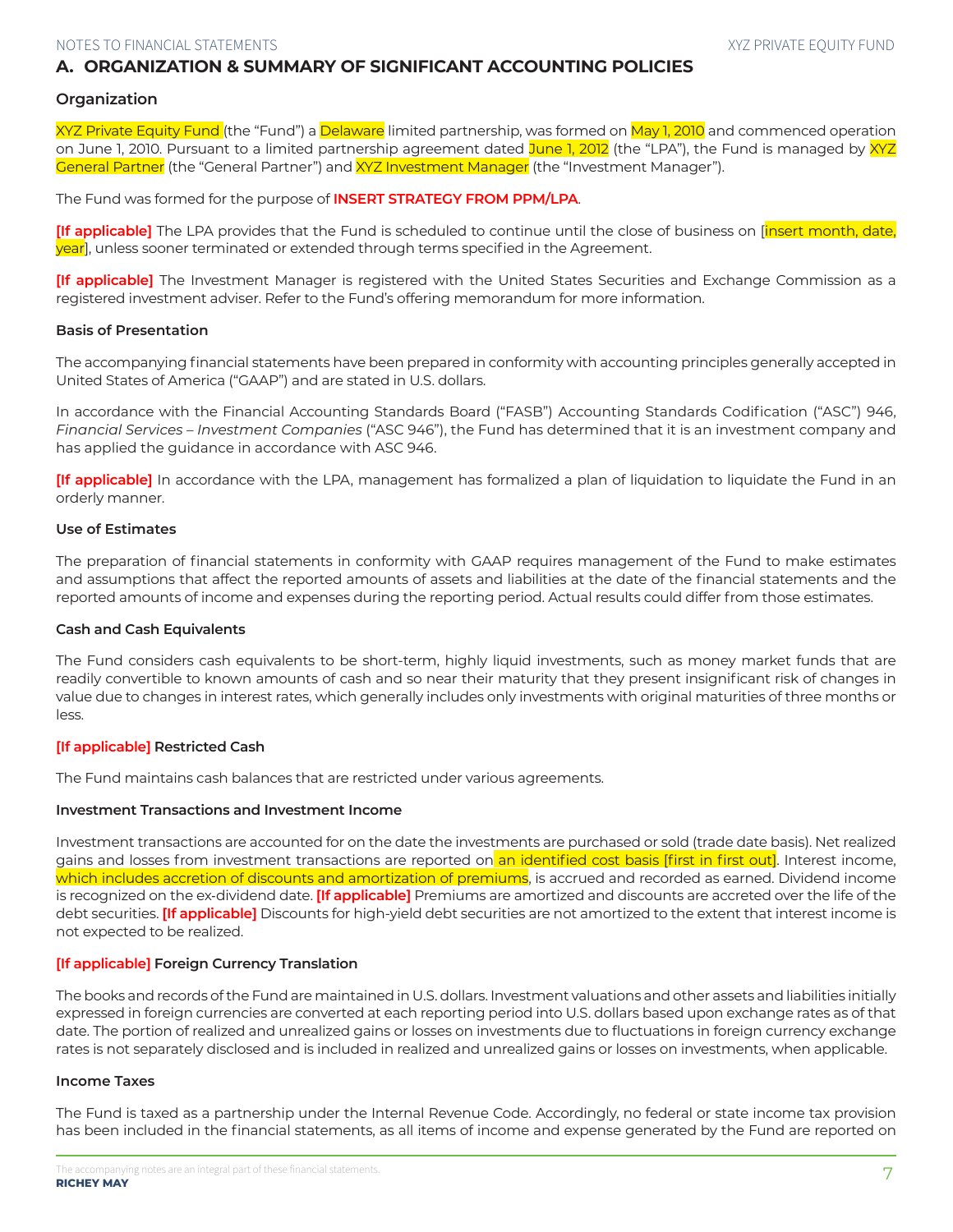the partners' personal income tax returns. **[If applicable]** However, certain U.S. dividend income and interest income may be subject to a maximum 30% withholding tax for those limited partners that are foreign entities or foreign individuals. **[If**  applicable] Further, certain non-U.S. dividend income may be subject to a tax at prevailing treaty or standard withholding rates with the applicable country or local jurisdiction. The Fund has no federal or state tax examinations in process as of December 31, 2020.

In accordance with ASC 740, *Income Taxes*, the Fund is required to evaluate whether its tax positions taken or expected to be taken are more likely than not to be sustained upon examination by the applicable taxing authority**. [Include the**  following disclosures only if the Fund has not recognized a liability for unrecognized tax benefits.] As of December 31, 20XX, the General Partner has determined that no provision for income taxes is required for the Fund's financial statements based on review of the Fund's tax positions for all open years. The Fund does not expect that its assessment regarding unrecognized tax benefits will materially change over the next 12 months. However, the Fund's conclusions may be subject to review and adjustment at a later date based on factors including, but not limited to, questioning the timing and amount of deductions, the nexus of income among various tax jurisdictions, compliance with U.S. federal, U.S. state and foreign tax laws, and changes in the administrative practices and precedents of the relevant taxing authorities.

**[Include the following disclosures only if the Fund has recognized a liability for unrecognized tax benefits.]** At December 31, 20XX, the Fund recorded a liability for unrecognized tax benefits of \$XXX,XXX related to its tax positions. **[Select one of the following three sections which best applies to the Fund's assessment of possible changes in unrecognized tax benefits over the next 12 months.]**

**[Option 1.]** The Fund has determined that it is reasonably possible that the total amount of the unrecognized tax benefits will increase/decrease by approximately **[include an amount or a range of the reasonably possible change in unrecognized tax benefits]** within the next 12 months as a result of **[describe the nature of events that can cause a significant change in unrecognized tax benefits including but not limited to, settlements, expiration of statutes of limitations, changes in tax law and new authoritative rulings.]**

#### **OR**

**[Option 2.]** The Fund has determined that it is reasonably possible that the total amount of the unrecognized tax benefits will increase/decrease within the next 12 months as a result of **[describe the nature of events that can cause a significant change in unrecognized tax benefits including but not limited to, settlements, expiration of statutes of limitations, changes in tax law and new authoritative rulings].** Until formal resolutions are reached between the Fund and tax authorities, the determination of a possible ultimate settlement with respect to the impact on unrecognized tax benefits is not readily determinable.

### **OR**

**[Option 3.]** The Fund does not expect that its assessment regarding unrecognized tax benefits will materially change over the next 12 months. However, the Fund's conclusions may be subject to review and adjustment at a later date based on factors including, but not limited to, the nexus of income among various tax jurisdictions, compliance with U.S. federal, U.S. state and foreign tax laws, and changes in the administrative practices and precedents of the relevant taxing authorities. The Fund recognizes interest and penalties related to unrecognized tax benefits in interest expense and other expenses, respectively. During the year ended December 31, 20XX, the Fund recognized \$XXX and \$XXX, respectively, related to interest and penalties. At December 31, 20XX, the Fund accrued \$XXX and \$XXX, respectively, for the payment of interest and penalties.

### **[If applicable] Organization Costs**

Organization costs have been expensed as incurred.

### **[If applicable] Broken Deal Costs**

Costs and expenses incurred relating to sourcing, investigating, identifying, analyzing and pursuing potential portfolio investments not ultimately made are expensed as incurred with such amounts included in transaction expenses/broken deal costs in the statement of operations. All costs incurred related to executed transactions are capitalized in the initial cost of the investment.

### **[If applicable] Syndication Costs**

Syndication costs represent costs incurred in connection with the syndication of limited partnership interests. Those costs are reflected as a reduction of partners' capital. Approximately \$X,XXX,XXX were incurred for syndication costs in the initial year of the Fund and included in partners' capital, beginning of the year.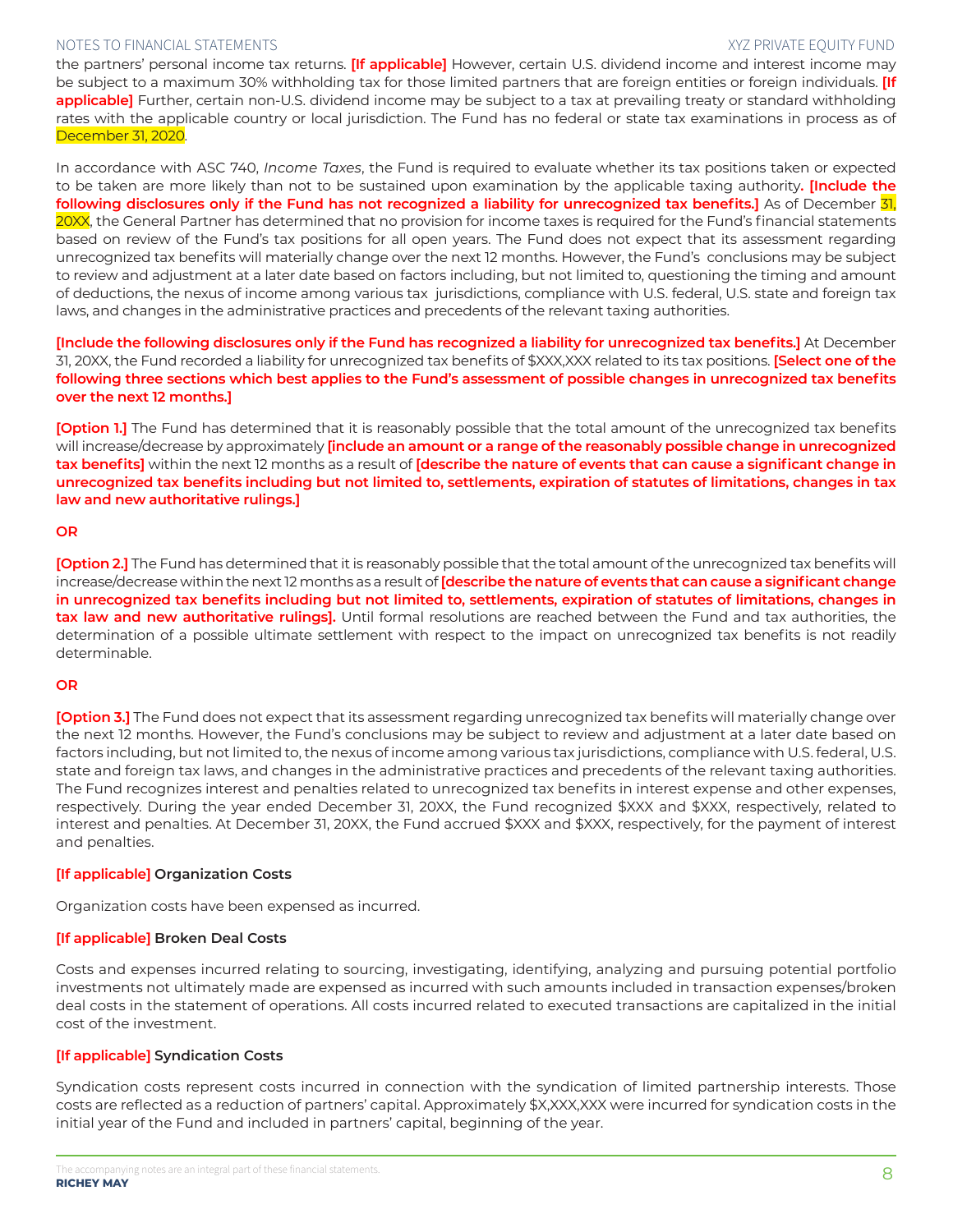#### **Recent Accounting Pronouncements**

In August 2018, the FASB issued Accounting Standards Update ("ASU") No. 2018-13, *Disclosure Framework – Changes to the Disclosure Requirements for Fair Value Measurements*, which removes, modifies and adds certain disclosure requirements for fair value measurements. Under the guidance, non-public entities are no longer required to disclose the amount of and reasons for transfers between Level 1 and Level 2 of the fair value hierarchy, the policy for timing of transfers between levels of the fair value hierarchy, the valuation processes for Level 3 fair value measurements, and a reconciliation of the opening balances to the closing balances of recurring Level 3 fair value measurements. Adoption of this ASU did not have an impact on the Fund's financial condition or results of operations but resulted in the removal or modification of certain fair value measurement disclosures presented in the Fund's financial statements.

#### **Revenue from Contracts with Customers**

In May 2014, the FASB issued ASU No. 2014-09, *Revenue from Contracts with Customers*. This ASU amends the guidance for revenue recognition, creating the new Accounting Standards Codification Topic 606 ("ASC 606"). ASC 606 requires the following steps when recognizing revenue: 1) identify the contract with the customer 2) identify performance obligations in the contract 3) determine the transaction price 4) allocate the transaction price to the performance obligations in the contract and 5) recognize revenue when or as performance obligations are satisfied. The new revenue guidance requires additional disclosures related to the nature, amount, timing and uncertainty of revenue from customer contracts. ASC 606 may be adopted by using one of two methods 1) retrospective application to each prior reporting period presented or 2) a modified retrospective approach, requiring the standard be applied only to the most current period presented, with the cumulative effect of initially applying the standard recognized at the date of initial application.

The Fund's implementation assessment included the identification of revenue within the scope of the guidance, as well as the review of terms and conditions of a sample of revenue contracts covering a broad range of vehicles and products. **[Tailor as applicable]** The Fund adopted ASC 606 effective January 1, 2019, using the modified retrospective approach, and no cumulative effect adjustment was required to be recorded. The Fund determined that the new guidance did not have a material impact on the timing of recognition of the Fund's revenue. **[If applicable, disclose any significant impacts from adopting the new standard]**

**[Tailor as applicable]** The <mark>majority</mark> of the Fund's revenues come from <mark>interest and dividend income, investment gains and</mark> other sources, including loans and leases, that are outside the scope of ASC 606.

**[Tailor as applicable]** The Fund's services that fall within the scope of ASC 606 include direct investment-related services such as, deposit service charges on deposits, interchange income, wealth management fees, investment brokerage fees, and the sale of real estate owned. These services are presented within Non-Interest Income on the statement of operations and are recognized as revenue as the Fund satisfies its obligation to the customer. Refer to **Note X** for further discussion on the Fund's accounting policies for revenue sources within the scope of ASC 606.

# **B. FAIR VALUE MEASUREMENTS**

FASB ASC 820, *Fair Value Measurements and Disclosures* ("ASC 820"), defines fair value as the price that would be received upon sale of an asset or paid upon transfer of a liability in an orderly transaction between market participants at the measurement date and in the principal or most advantageous market for that asset or liability. The fair value should be calculated based on assumptions that market participants would use in pricing the asset or liability, not assumptions specific to the entity.

ASC 820 specifies a hierarchy of valuation techniques based upon whether the inputs to those valuation techniques reflect assumptions other market participants would use based upon the market data obtained from independent sources (observable inputs). In accordance with ASC 820, the following summarizes the fair value hierarchy:

**Level 1 Inputs** – Unadjusted quoted market prices for identical assets and liabilities in an active market that the Fund has the ability to access.

**Level 2 Inputs** – Inputs other than the quoted market prices in active markets that are both observable either directly or indirectly.

**Level 3 Inputs** – Inputs based on prices or valuation techniques that are both unobservable and significant to the overall fair value measurements.

ASC 820 requires the use of observable market data, when available, in making fair value measurements. When inputs used to measure fair value fall within different levels of the hierarchy, the level within which the fair value measurement is categorized is based on the lowest level input that is significant to the fair value measurements. Valuation techniques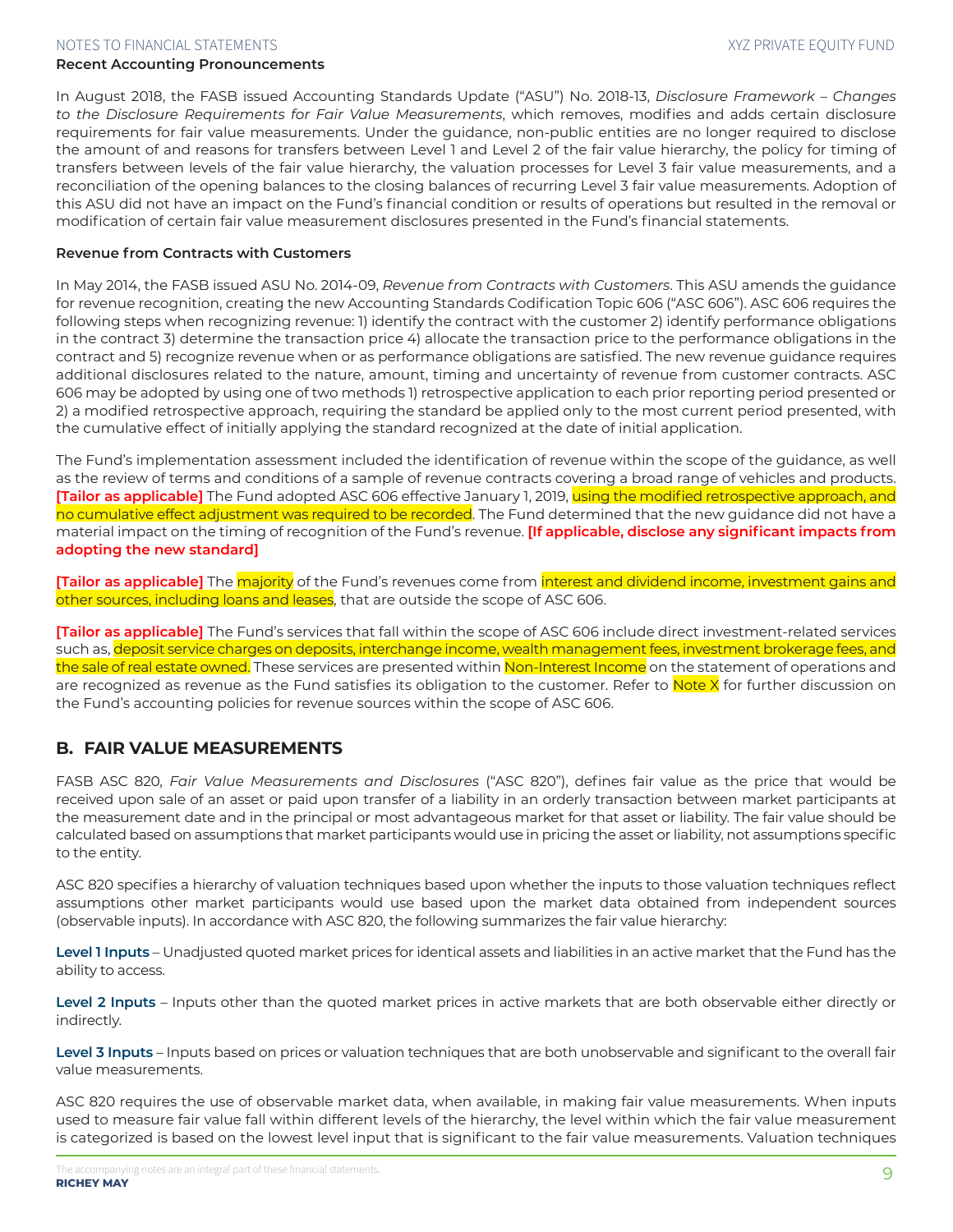used need to maximize the use of observable inputs and minimize the use of unobservable inputs. Even when market assumptions are not readily available, the Fund's own assumptions are set to reflect those that market participants would use in pricing the asset or liability at the measurement date.

While the Fund believes its valuation methods are appropriate and consistent with those used by other market participants, the use of different methods or assumptions to estimate the fair value of certain financial statement items could result in a different estimate of fair value at the reporting date. Those estimated values may differ significantly from the values that would have been used had a readily available market for such items existed, or had such items been liquidated, and those differences could be material to the financial statements. To the extent that valuation is based on models or inputs that are less observable or unobservable in the market, the determination of fair value requires more judgment. Because of the inherent uncertainty of valuation, those estimated values may be materially higher or lower than the values that would have been used had a ready market for the investments existed. Accordingly, the degree of judgment exercised by the Fund in determining fair value is greatest for investments categorized in Level 3. In certain cases, the inputs used to measure fair value may fall into different levels of the fair value hierarchy. In such cases, the level in the fair value hierarchy in which the fair value measurement falls in its entirety is determined based on the lowest level input that is significant to the fair value measurement.

#### **The following is a description of the valuation methodologies used by the Fund for assets and liabilities measured at fair value.**

### **Valuation of Securities and Derivatives [SECTION TO BE UPDATED AS APPLICABLE TO FUND AND BE BASED ON FUND SPECIFICS]**

In general, the Fund values exchange traded investments in securities and securities sold short at their last quoted price as of the valuation date. Investments which are not listed on a national exchange are valued at their last closing bid price if owned by the Fund and their last closing ask price if sold short by the Fund.

To the extent these securities are actively traded, and valuation adjustments are not applied, they are categorized in Level 1 of the fair value hierarchy. Securities traded on inactive markets or valued by reference to similar instruments are generally categorized in Level 2 of the fair value hierarchy.

Fixed income securities, such as government, municipal and corporate bonds are valued using quoted prices from active markets, if available, recently executed transactions, or at prices provided by a third-party pricing service. The prices provided by third-party pricing services take into account various factors such as, broker-dealer market price quotations, credit default swap spreads, maturity, interest rates and other characteristics of the fixed income security.

The Fund records its derivative activities at fair value. Gains and losses from derivative contracts are included in net realized gain (loss) from derivative contracts and net change in unrealized appreciation or (depreciation) from derivative contracts in the statement of operations.

Call and put options listed on national security exchanges are valued at their last recorded sales price on the exchange where they are principally traded, or the mid-point between the current "bid" and "ask" prices at the close of business on the valuation date. Changes in the fair value of purchased options are recorded in the statement of operations as unrealized gains and losses. Upfront premiums paid for the purchase of options which expire unexercised are treated by the Fund on the expiration date as realized losses. The change in unrealized gains and losses and realized gains and losses are included in net gain/(loss) on derivatives on the statement of operations.

Futures contracts that are traded on an exchange are valued at their last reported sales price as of the valuation date. Listed futures contracts are generally categorized in Level 1 of the fair value hierarchy.

Warrants which are traded over-the-counter are valued using the Black-Scholes Model, which takes into account various inputs such as volatility, time to expiration, exercise price, and current underlying stock price. Warrants which are traded on an exchange are valued at their last quoted price as of the valuation date and are generally classified in Level 2 or 3 in the fair value hierarchy.

Investments in private operating companies may consist of common stock, preferred stock, and debt of privately-owned portfolio companies. The transaction price, excluding transaction costs, is typically the Fund's best estimate of fair value at inception. When evidence supports a change to the carrying value from the transaction price, adjustments are made to reflect expected exit values in the investment's principal market under current market conditions. Ongoing reviews by the Fund's management are based on an assessment of trends in the performance of each underlying investment from the inception date through the most recent valuation date.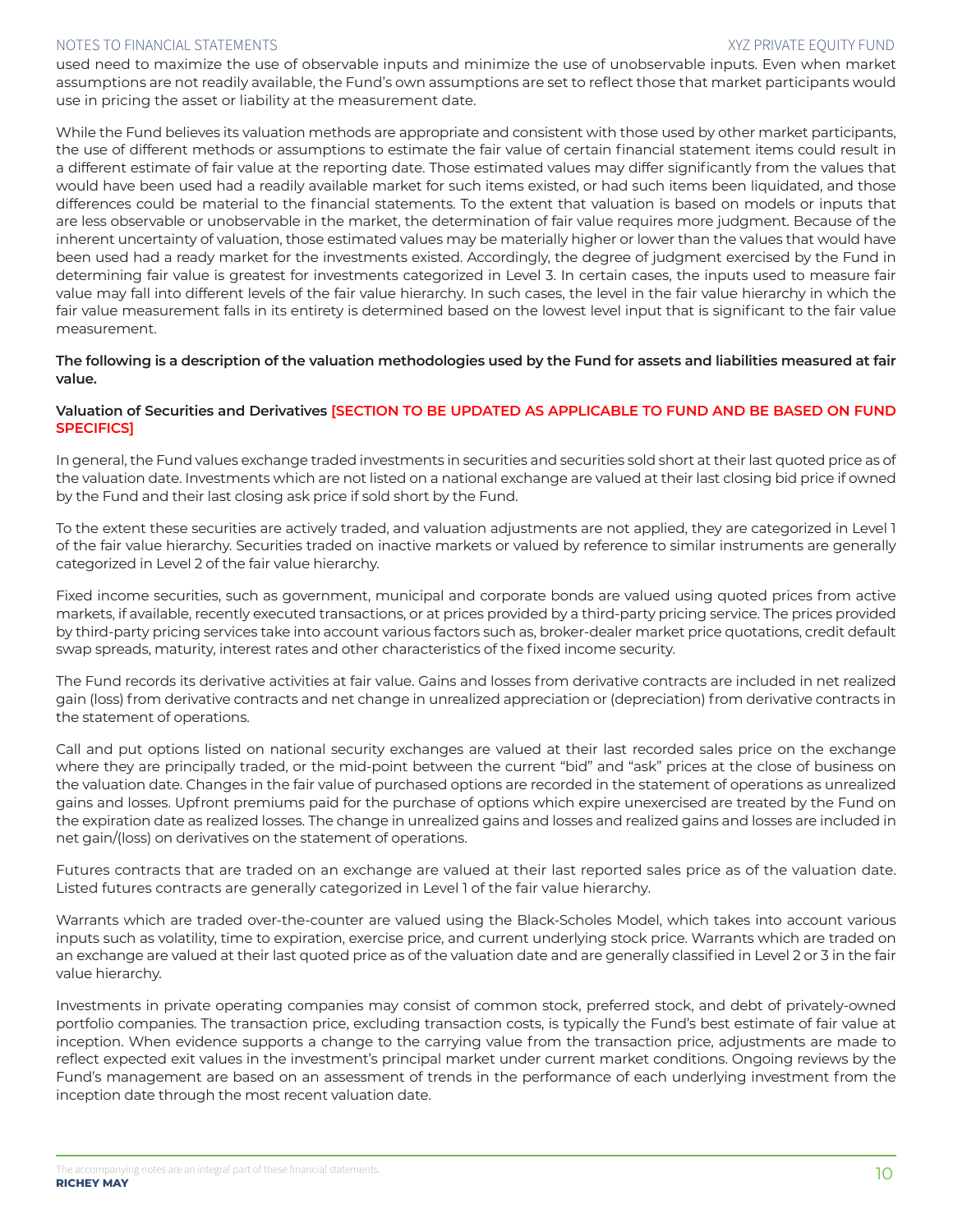These assessments typically incorporate valuation techniques that consider the evaluation of arm's-length financing and sale transactions with third parties, an income approach reflecting a discounted cash flow analysis, and a market approach that includes a comparative analysis of acquisition multiples and pricing multiples generated by market participants. In certain instances, the Fund may use multiple valuation techniques for a particular investment and estimate its fair value based on a weighted average or a selected outcome within a range of multiple valuation results. These investments in private operating companies are generally categorized in Level 3 of the fair value hierarchy.

Investments in restricted securities of public companies cannot be offered for sale to the public until the Fund complies with certain statutory requirements. The valuation of the securities by management takes into consideration the type and duration of the restriction, but in no event does the valuation exceed the listed price on a national securities exchange or the NASDAQ national market. Investments in restricted securities of public companies are generally included in Level 2 of the fair value hierarchy. However, to the extent that significant inputs used to determine liquidity discounts are not observable, investments in restricted securities in public companies may be categorized in Level 3 of the fair value hierarchy.

Investments in private investment companies are valued at their net asset value as reported by the underlying funds in accordance with their respective agreements. The Fund applies the practical expedient to its investments in private investment companies on an investment-by-investment basis, and consistently with the Fund's entire position in a particular investment, unless it is probable that the Fund will sell a portion of an investment at an amount different from the net asset valuation.

The valuations of investments in private investment companies are supported by information received from the investee funds such as monthly net asset values, investor reports, and audited financial statements, when available.

### **[Include if the Fund has investments in private investment companies that are not valued using the practical expedient.**

At December 31, 20XX, the Fund has investments in private investment companies aggregating approximately \$X,XXX,XXX which do not qualify for the practical expedient as it is probable that the Fund will sell a portion of or the entire investment at an amount different from its net asset valuation. These investments were valued using discounts ranging from XX% to X.X% of their stated net asset valuations, and were determined based on the Fund's estimates of third-party transactions and quotations and historical cost.

Investments in special purpose vehicles ("SPVs") are either offshore private investment companies or United States corporations that invest directly or indirectly through joint ventures or United States limited liability companies in private equity or debt securities, real estate or intangible property. If a SPV is accounted for as an investment company, the Fund generally values the investment, as a practical expedient, using the net asset values provided by the SPV when the net asset value is calculated in a manner consistent with GAAP for investment companies. The Fund applies the practical expedient to eligible SPVs on an investment-by-investment basis and consistently with the Fund's entire position in a particular investment, unless it is probable that the Fund will sell a portion of an investment at an amount different from the net asset value of the investment. If a SPV is not accounted for as an investment company, the SPV may be valued in its entirety using an income approach or a market approach. In certain instances, a SPV may be valued based on the evaluation of the net assets of the SPV, whereby the assets and liabilities of the SPV are valued based on each underlying investment within the SPV, incorporating valuations that consider the evaluation of financing and sale transactions with third parties, expected cash flows and market-based information, including comparable transactions and performance multiples, among other factors.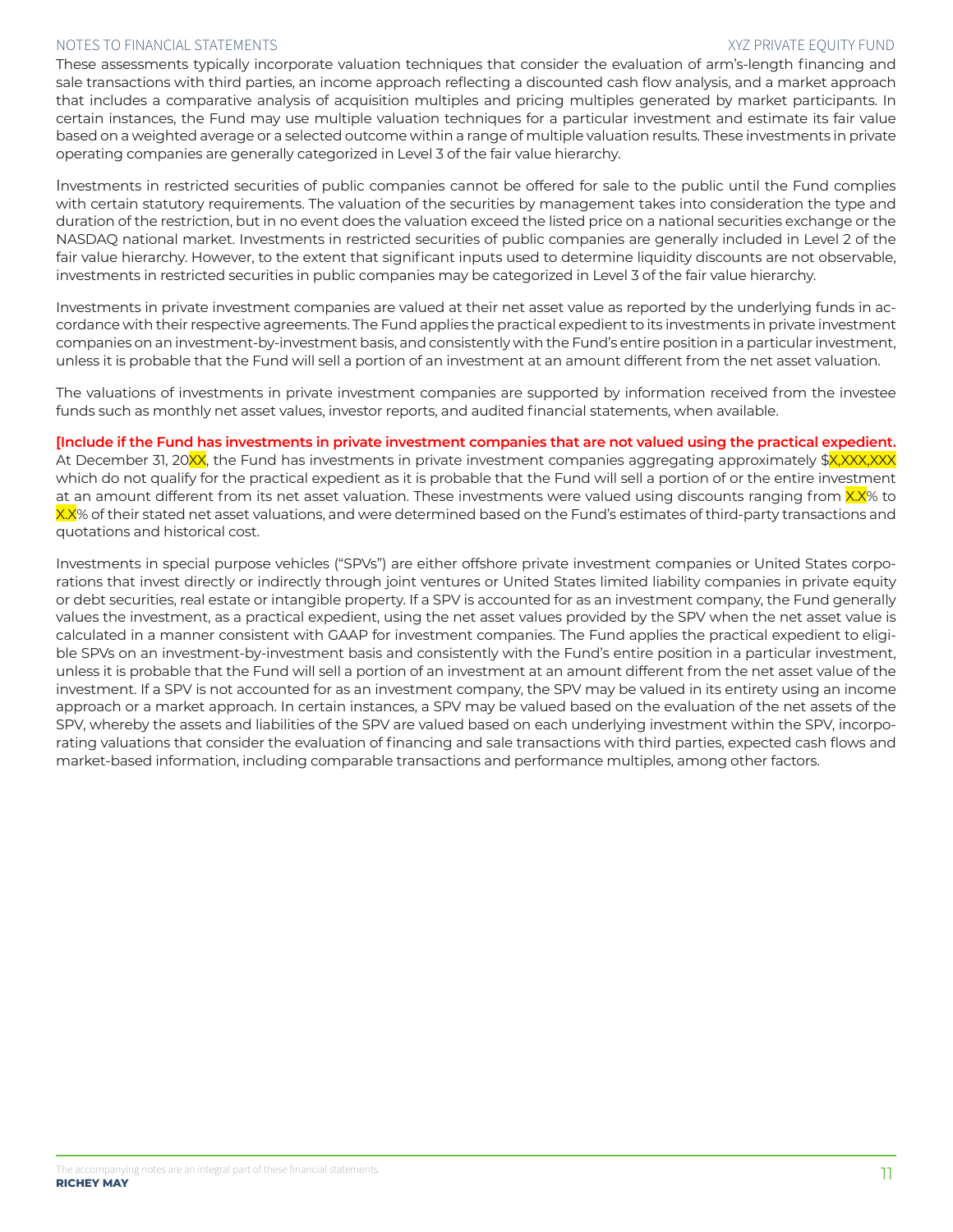The following tables present information about the Fund's assets and liabilities shown by major category within the fair value hierarchy as of December 31, 20XX:

| <b>Assets at Fair Value</b>                      |                |         |               |         |       |         |       |                                               |       |
|--------------------------------------------------|----------------|---------|---------------|---------|-------|---------|-------|-----------------------------------------------|-------|
| Description                                      |                | Level 1 |               | Level 2 |       | Level 3 |       | Investments<br>measured at net<br>asset value | Total |
| <b>Investment in securities:</b>                 |                |         |               |         |       |         |       |                                               |       |
| Common stock                                     | $\mathfrak{S}$ |         | $\mathcal{S}$ |         | $\$\$ |         | $\$\$ |                                               | \$    |
| Preferred stock                                  |                |         |               |         |       |         |       |                                               |       |
| Municipal bonds                                  |                |         |               |         |       |         |       |                                               |       |
| Government bonds                                 |                |         |               |         |       |         |       |                                               |       |
| <b>Total investment in securities</b>            |                |         |               |         |       |         |       |                                               |       |
| <b>Derivative contracts:</b>                     |                |         |               |         |       |         |       |                                               |       |
| Call options                                     |                |         |               |         |       |         |       |                                               |       |
| Put options                                      |                |         |               |         |       |         |       |                                               |       |
| <b>Total derivative contracts</b>                |                |         |               |         |       |         |       |                                               |       |
| Investments in private invest-<br>ment companies |                |         |               |         |       |         |       |                                               |       |
| Total assets at fair value                       | \$             |         | \$            |         | \$    |         | \$    |                                               | \$    |

| <b>Liabilities at Fair Value</b>  |                          |                              |         |       |  |  |  |  |  |  |
|-----------------------------------|--------------------------|------------------------------|---------|-------|--|--|--|--|--|--|
| <b>Description</b>                | Level 1                  | Level 2                      | Level 3 | Total |  |  |  |  |  |  |
| <b>Derivative contracts:</b>      |                          |                              |         |       |  |  |  |  |  |  |
| Call options                      | -                        | $\overline{\phantom{0}}$     | -       |       |  |  |  |  |  |  |
| Put options                       | $\overline{\phantom{0}}$ | $\qquad \qquad \blacksquare$ | -       | -     |  |  |  |  |  |  |
| <b>Total derivative contracts</b> | $\blacksquare$           | $\sim$                       | ۰       | ۰     |  |  |  |  |  |  |

There were no transfers between levels during the year ended December 31, 20XX.

### **Alternatively, investments valued based on practical expedient can be omitted from the table above, and the following disclosure could be included:**

At December 31, 20XX, the Fund had investments in private investment companies aggregating approximately \$X,XXX,XXX which were measured using their net asset value as a practical expedient, which are not included in the fair value hierarchy shown above.

The following table shows Level 3 activity for the year ended December 31, 20XX:

|                            | <b>Private preferred stock</b> |        | <b>Private common stock</b> |
|----------------------------|--------------------------------|--------|-----------------------------|
| Purchases                  | \$<br>-                        | ╓<br>จ |                             |
| Proceeds from distribution | -                              |        | <b>11</b>                   |

### **[THIS NOTE TO BE UPDATED BASED ON FUND SPECIFICS]**

The Fund has established valuation processes and policies for its Level 3 investments to ensure that the methods used are fair and consistent in accordance with ASC 820. The Fund has formed a valuation committee consisting of senior employees of the Investment Manager, which meet on a monthly basis to review the valuations of the Level 3 investments to ensure that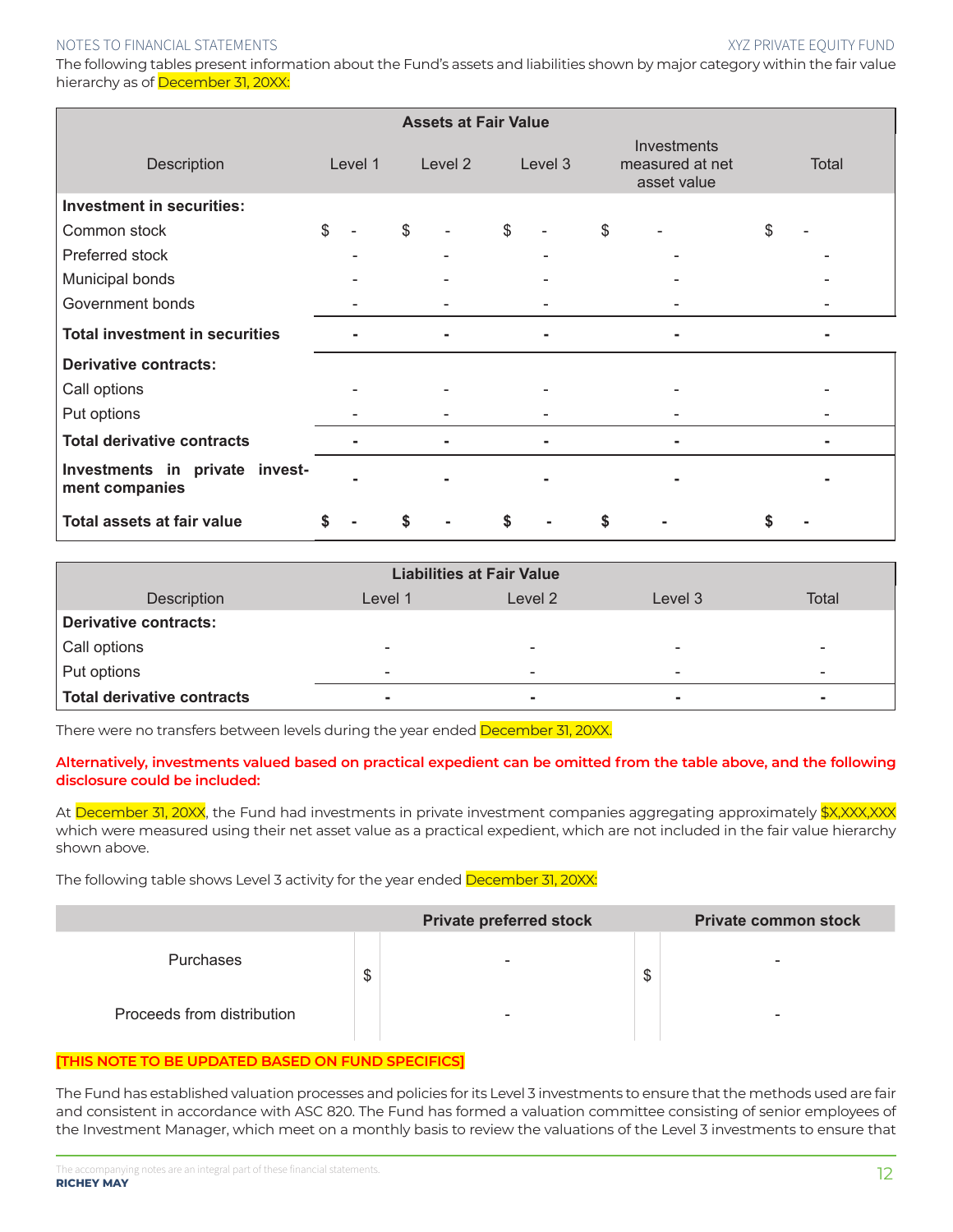the valuation methods are appropriate. The valuation committee performs reviews of the Level 3 investments' valuations, which include back testing of investments sold compared to prior valuations and reviewing any significant price changes reported from the prior period. When a Level 3 investment has a significant price change, the valuation committee reviews relevant market data to substantiate the price change.

**[If applicable]** Investments which are valued by a third-party pricing service are compared to internal valuations developed by management.

**[If applicable]** On an annual basis, the Fund engages the services of a nationally recognized third-party valuation firm to perform an independent review of the valuation of the Fund's Level 3 investments and may adjust its valuations based on the recommendations from the valuation firm.

The following table presents quantitative information regarding the significant unobservable inputs the Fund uses to determine the fair value of Level 3 investments held as of December 31, 20XX:

| <b>Investment type</b>           | <b>Fair Value</b> | <b>Valuation</b><br>technique | Unobservable<br>input   | Range<br>(weighted average) |
|----------------------------------|-------------------|-------------------------------|-------------------------|-----------------------------|
| Mortgage-backed securities       | \$250,000         | Discounted cash<br>flows      | Yield-to-maturity       | 5%-10% (8%)                 |
| Direct private equity investment | \$475,000         | Market approach               | <b>EBITDA</b> multiples | $10-13(11.8)$               |

**(If applicable)** The remaining Level 3 investments held by the Fund have been valued using unadjusted observable inputs such as third-party transactions.

# **C. DERIVATIVE INSTRUMENTS**

**(THESE NOTES TO BE UPDATED AS APPLICABLE TO FUND AND BE BASED ON FUND SPECIFICS)**

#### **Derivative Instruments**

FASB ASC 815-25, *Derivatives and Hedging*, requires that all derivatives be recognized as assets or liabilities in the statement of financial condition and measured at fair value and all changes in fair value be recognized in the statement of operations. The Fund enters into derivative instruments such as futures contracts, warrants and option contracts as part of its investment strategy.

### **Futures Contracts [If Applicable]**

The Fund may enter into futures contracts as part of its investment strategy, or to hedge against changes in commodity prices, equity prices or interest rates. Futures contracts are traded on various exchanges and represent a commitment by the Fund for a future purchase or sale of an asset at a specified price and date.

To initiate a futures contract, the Fund is required to make an initial margin deposit in an amount established by the various exchanges with a futures commission merchant who is registered under the Commodity Exchange Act. The initial margin deposit, which may include cash or other securities, varies according to factors such as the specific commodity or security, whether the Fund is speculating or hedging, and current market conditions. Each day, the Fund makes or receives payments from the margin account based upon the change in value of the futures contracts, which is equal to the gain or loss. The Fund is exposed to commodity risk, equity risk and interest rate risk due to trading in futures contracts.

### **Warrants [If Applicable]**

The Fund may purchase warrants as part of its investment strategy or may receive warrants in addition to purchases in convertible debt or convertible preferred equity. A warrant is a security giving the Fund the right, but not the obligation, to purchase shares in a company at a set price, and within a specified time period. Investment in warrants allow the Fund to make potential gains, should the underlying equity price exceed the set purchase price, while the potential loss is limited to the cost of the warrants. Warrants may expose the Fund to credit risk should the counterparty be unable to meet the terms of the contract. The maximum risk of loss from counterparty risk to the Fund is the fair value of the contracts and the purchase price of the warrants. The Fund considers the effects of counterparty risk when determining the fair value of its investments in warrants.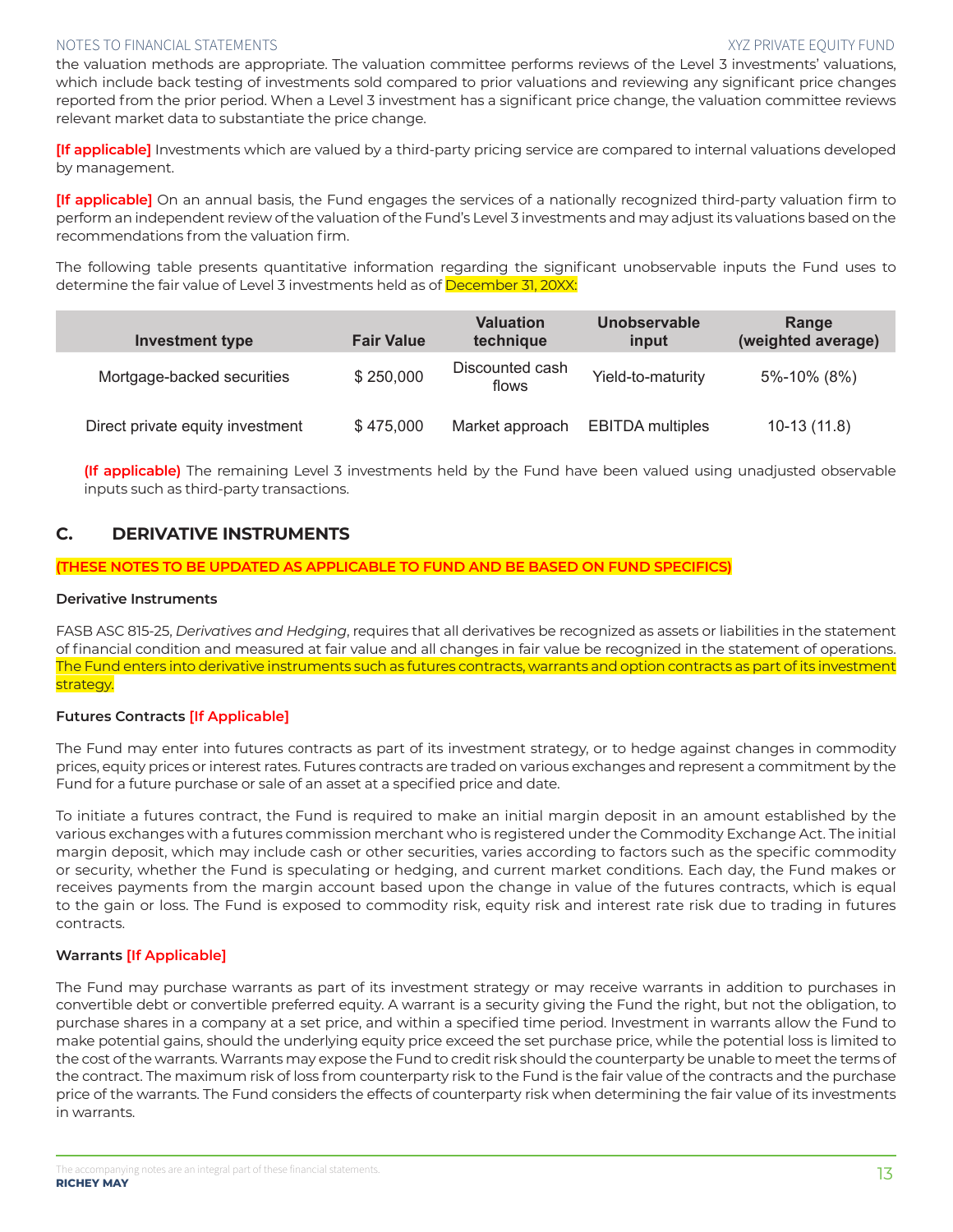#### **Call and Put Options [If Applicable]**

The Fund may enter into option contracts as part of its investment strategy, or to hedge against changes in equity prices. Call and put options are contracts giving its owner the right, but not the obligation, to buy (call) or sell (put) a specified item at a fixed strike price either during a specified period or on a specified date. Options may be exchange traded or over the counter. When the Fund purchases an option, it pays a premium fee to the seller, which is nonrefundable.

Purchases of call options allow the Fund to make potential gains, should the underlying equity price exceed the strike price, while the potential loss is limited to the premium paid on the call options. Purchases of put options allow the Fund to make potential gains, should the strike price exceed the underlying equity, while the potential loss is limited to the premium paid on the call options. Call options written allow the Fund to make potential gains on the premiums received, should the strike price exceed the underlying equity price, while the potential loss is unlimited. Put options written allow the Fund to make potential gains on the premiums received, should the underlying equity price exceed the strike price, while the potential loss is limited to the number of options written and the underlying strike price.

Options which are traded over the counter may expose the Fund to credit risk should the counterparty be unable to meet the terms of the contract. In addition, the Fund is exposed to equity price risk.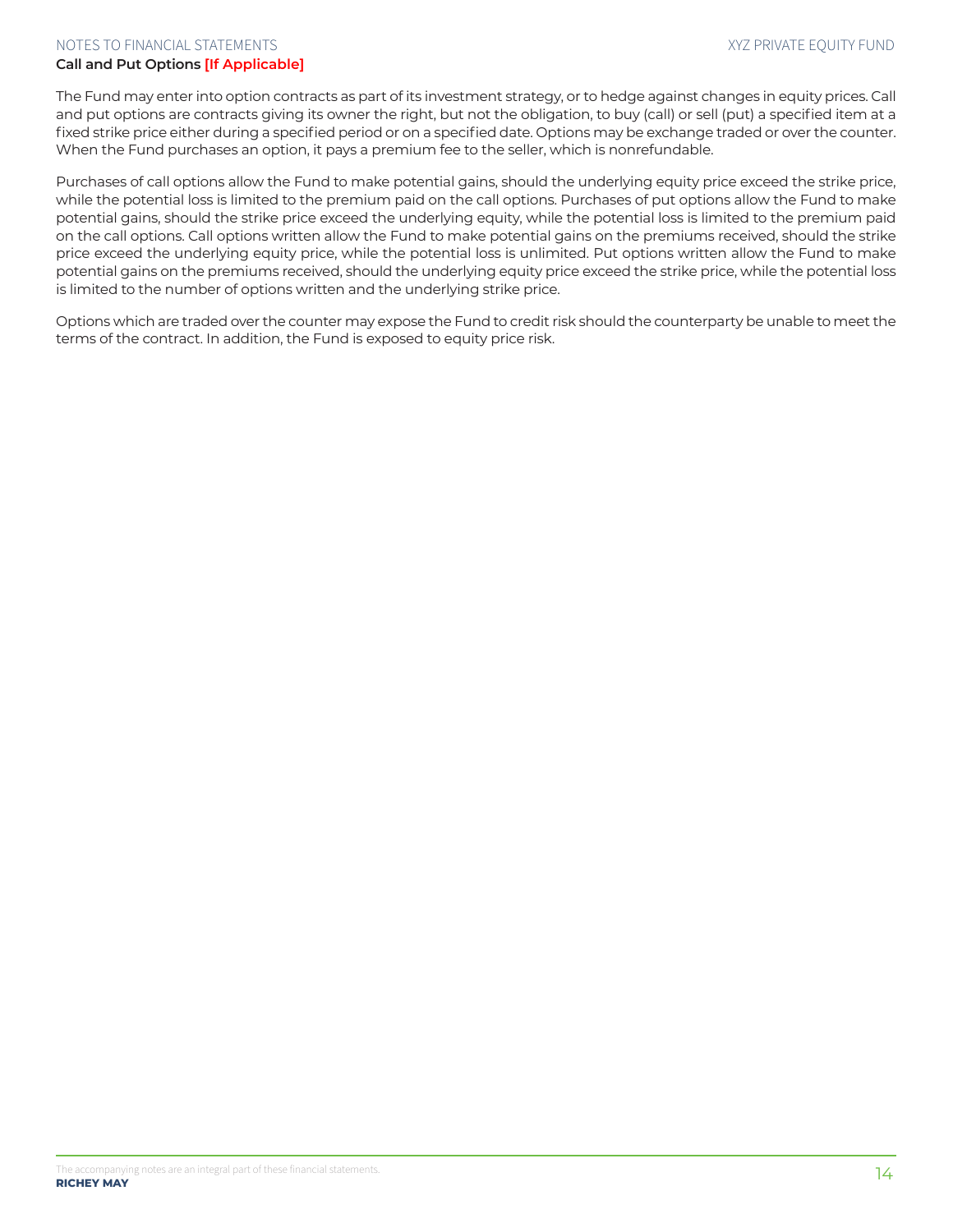The following table illustrates the Fund's volume of derivative investments based on the number of contracts held and the notional values as of **December 31, 20XX**, classified by the primary underlying risks:

|                                |      | Number of contracts held |      | <b>Gross notional exposure</b> |
|--------------------------------|------|--------------------------|------|--------------------------------|
| <b>Primary underlying risk</b> | Long | <b>Short</b>             | Long | <b>Short</b>                   |
| <b>Interest rate</b>           |      |                          |      |                                |
| Derivative type 1              |      |                          | \$   | \$                             |
| Derivative type 2              |      |                          |      |                                |
| Foreign exchange rate          |      |                          |      |                                |
| Derivative type 1              |      |                          |      |                                |
| Derivative type 2              |      |                          |      |                                |
| <b>Equity price</b>            |      |                          |      |                                |
| Derivative type 1              |      |                          |      |                                |
| Derivative type 2              |      |                          |      |                                |
|                                |      |                          |      |                                |
| <b>Commodity price</b>         |      |                          |      |                                |
| Derivative type 1              |      |                          |      |                                |
| Derivative type 2              |      |                          |      |                                |
| <b>Credit</b>                  |      |                          |      |                                |
| Derivative type 1              |      |                          |      |                                |
| Derivative type 2              |      |                          |      |                                |
|                                |      |                          |      |                                |
| <b>Other</b>                   |      |                          |      |                                |
| Derivative type 1              |      |                          |      |                                |
| Derivative type 2              |      |                          |      |                                |
|                                |      |                          |      |                                |
| <b>Totals:</b>                 |      |                          | \$   | \$                             |

Notional amounts for options are based on the number of contracts times the fair value of underlying investments

**[Consider calculating and disclosing average notional amounts and number of contracts when year-end amounts are not indicative of the overall volume throughout the year and/or there are no derivatives held as of year-end but there is material net gain (loss) from derivatives for the year.] [Optional language:** The Fund considers the volume at December 31, 20XX to be an accurate representation of the volume of derivative activities during the year ended December 31, 20XX**.**]

**[If applicable - for derivative types that were traded during the year and are included on the gain/loss table but are not held at year end]** The Fund may utilize certain types of derivative contracts from time to time to create, or hedge exposures, relative to unique circumstances in the market. As such, the Fund has excluded these derivative types from the above table, as they are not representative of the Fund's regular trading activity throughout the year.

**[If applicable - for Funds that traded derivatives during the year but are not holding any at year end]** At December 31, 20XX, the Fund did not hold any derivative contracts. The Fund's volume of derivative trading during the year was de minimus. As a result, no quantitative volume disclosure has been added to the financial statements.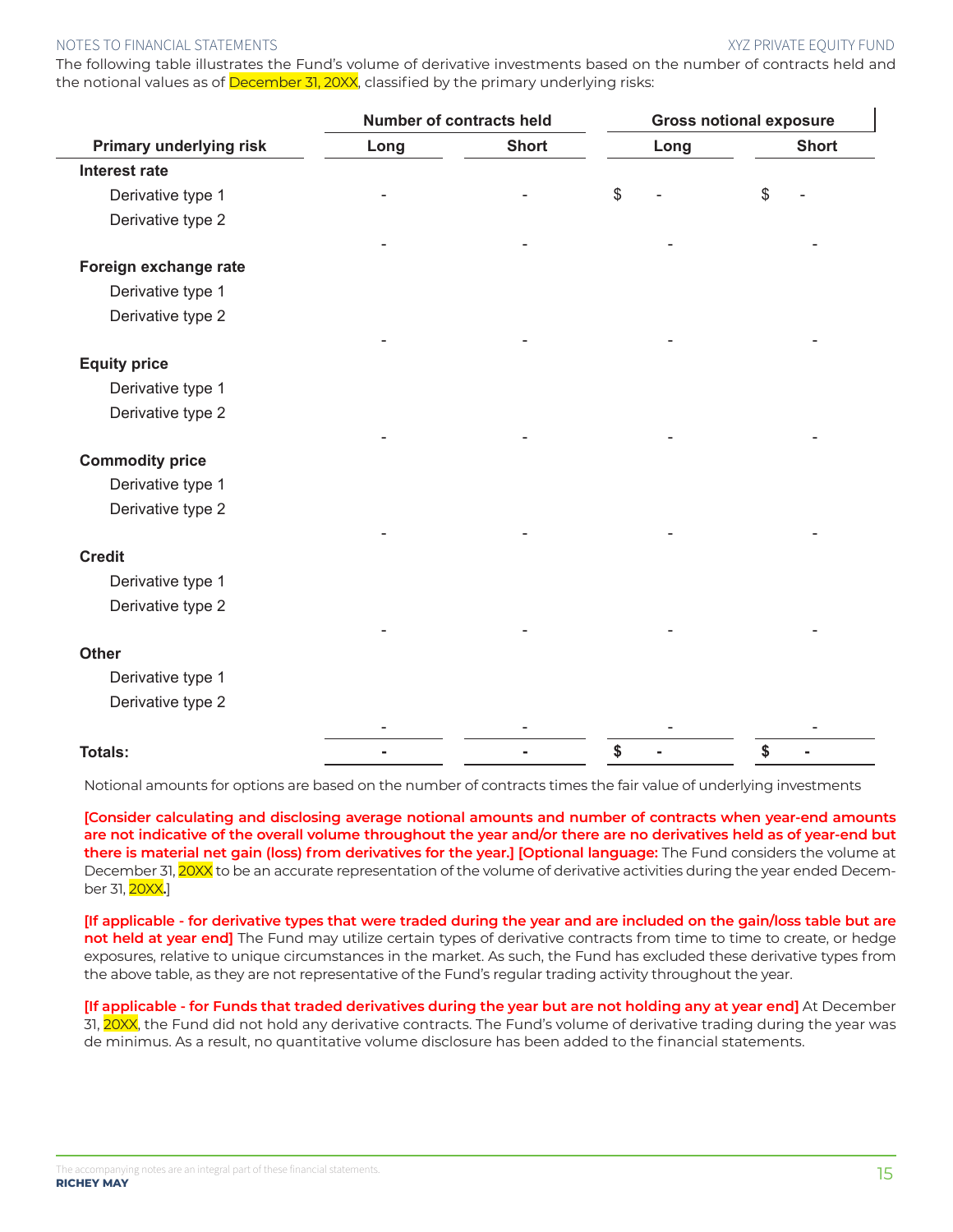The following table presents the gross amount of the Fund's derivatives as reported in the statement of financial condition as of December 31, 20XX and the net gain and loss amounts as reported in the statement of operations for the year ended December 31, 20XX, classified by the primary underlying risks:

|                                             |                                                                                                                                      | <b>Fair Value</b> |               |                    | <b>Total gain</b> |    |               |  |  |
|---------------------------------------------|--------------------------------------------------------------------------------------------------------------------------------------|-------------------|---------------|--------------------|-------------------|----|---------------|--|--|
| <b>Primary underlying</b><br>risk           | <b>Location on statement of</b><br>financial condition                                                                               |                   | <b>Assets</b> | <b>Liabilities</b> |                   |    | $I(loss)$ (1) |  |  |
| <b>Interest rate</b>                        |                                                                                                                                      |                   |               |                    |                   |    |               |  |  |
| Derivative type 1                           | Derivative assets, at fair value                                                                                                     | \$                |               | $\$\$              |                   | \$ |               |  |  |
| Derivative type 2                           | Derivative assets, at fair value                                                                                                     |                   |               |                    |                   |    |               |  |  |
| Foreign exchange<br>rate                    |                                                                                                                                      |                   |               |                    |                   |    |               |  |  |
| Derivative type 1                           | Derivative assets, at fair value                                                                                                     |                   |               |                    |                   |    |               |  |  |
| Derivative type 2                           | Derivative liabilities, at fair<br>value                                                                                             |                   |               |                    |                   |    |               |  |  |
| <b>Equity price</b>                         |                                                                                                                                      |                   |               |                    |                   |    |               |  |  |
| Derivative type 1                           | Derivative liabilities, at fair<br>value                                                                                             |                   |               |                    |                   |    |               |  |  |
| Derivative type 2                           | Derivative assets, at fair value                                                                                                     |                   |               |                    |                   |    |               |  |  |
| <b>Commodity price</b>                      |                                                                                                                                      |                   |               |                    |                   |    |               |  |  |
| Derivative type 1                           | Derivative assets, at fair value                                                                                                     |                   |               |                    |                   |    |               |  |  |
| Derivative type 2                           | Derivative liabilities, at fair<br>value                                                                                             |                   |               |                    |                   |    |               |  |  |
| <b>Credit</b>                               |                                                                                                                                      |                   |               |                    |                   |    |               |  |  |
| Derivative type 1                           | Derivative liabilities, at fair<br>value                                                                                             |                   |               |                    |                   |    |               |  |  |
| Derivative type 2                           | Derivative liabilities, at fair<br>value                                                                                             |                   |               |                    |                   |    |               |  |  |
|                                             |                                                                                                                                      |                   |               |                    |                   |    |               |  |  |
| <b>Other</b><br>Derivative type 1           | Derivative liabilities, at fair value                                                                                                |                   |               |                    |                   |    |               |  |  |
|                                             |                                                                                                                                      |                   |               |                    |                   |    |               |  |  |
| Derivative type 2                           | Derivative liabilities, at fair value                                                                                                |                   |               |                    |                   |    |               |  |  |
| <b>Gross derivative</b><br>totals:          |                                                                                                                                      |                   |               |                    |                   |    |               |  |  |
| Less: cash collateral payables/receivables: |                                                                                                                                      |                   |               |                    |                   |    |               |  |  |
| Less: master netting arrangements:          |                                                                                                                                      |                   |               |                    |                   |    |               |  |  |
| <b>Totals:</b>                              | <sup>(1)</sup> Gains and losses on derivative contracts are included on the statement of operations as net gain/(loss) on derivative | S                 |               | \$                 |                   | \$ |               |  |  |

contracts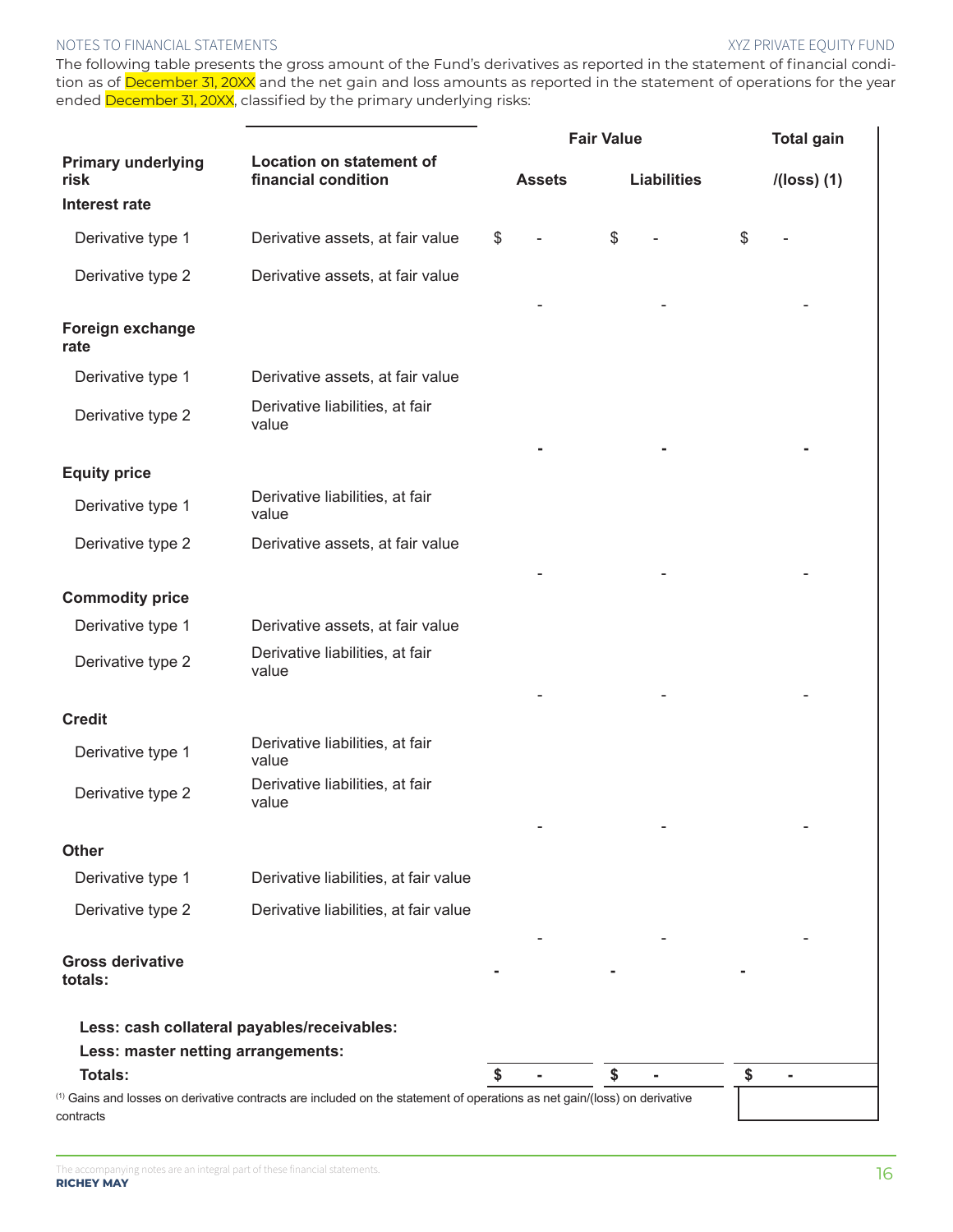#### **Offsetting Assets and Liabilities [If Applicable]**

**In accordance with ASC 210-20,** *Disclosures about Offsetting Assets and Liabilities***, the Fund is required to** disclose quantitative information in regards to the impact of offsetting assets and liabilities as of December 31, 20XX to enable users of the financial statements to evaluate the effect or potential effect of netting arrangements on the Fund's financial position. The Fund's policy is to present derivative instruments on a net basis **[FUND SPECIFIC]** on the statement of financial condition when master netting arrangements, or similar arrangements, are in place with the counterparty. When master netting arrangements are in place, the Fund and the counterparty have the legal right to offset derivative instruments with collateral posted.

The following table presents the Fund's recognized derivative assets and the potential effect of offsetting as presented in the statement of financial condition:

|                                                                           | $\left( 1\right)$                           |                            | (ii)                                               | $(iii) = (i) - (ii)$                                       |  | (iv)                                                                               |                          | $(v) = (iii) - (vi)$ |                                       |  |               |
|---------------------------------------------------------------------------|---------------------------------------------|----------------------------|----------------------------------------------------|------------------------------------------------------------|--|------------------------------------------------------------------------------------|--------------------------|----------------------|---------------------------------------|--|---------------|
| As of December 31, 20XX                                                   |                                             | Gross<br>Amounts<br>Offset |                                                    | <b>Net Amounts</b><br>of Liabilities                       |  | <b>Gross Amounts Not</b><br>Offset in the State-<br>ment of Financial<br>Condition |                          |                      |                                       |  |               |
| Description                                                               | Gross<br>Amounts of<br>Recognized<br>Assets |                            | in the State-<br>ment of<br>Financial<br>Condition | Presented in<br>the Statement<br>of Financial<br>Condition |  |                                                                                    | Financial<br>Instruments |                      | Cash<br>Collat-<br>eral Re-<br>ceived |  | Net<br>Amount |
| Derivatives                                                               |                                             | \$                         |                                                    | ፍ                                                          |  | ፍ                                                                                  |                          |                      |                                       |  |               |
| Reverse repurchase, se-<br>curities lending and simi-<br>lar arrangements |                                             |                            |                                                    |                                                            |  |                                                                                    |                          |                      |                                       |  |               |
| Total:                                                                    |                                             | S                          |                                                    |                                                            |  |                                                                                    |                          |                      |                                       |  |               |

The following table presents the Fund's recognized derivative liabilities and the potential effect of offsetting as presented in the statement of financial condition:

|                                                               |     | $\Omega$                          |                                            | (ii)                                 |                                               | $(iii) = (i) - (ii)$                                                               | (iv)        |  |                         | $(v) = (iii) - (vi)$ |
|---------------------------------------------------------------|-----|-----------------------------------|--------------------------------------------|--------------------------------------|-----------------------------------------------|------------------------------------------------------------------------------------|-------------|--|-------------------------|----------------------|
| As of December 31, 20XX                                       |     | Gross<br>Amounts                  |                                            | <b>Net Amounts</b><br>of Liabilities |                                               | <b>Gross Amounts Not</b><br>Offset in the State-<br>ment of Financial<br>Condition |             |  |                         |                      |
|                                                               |     | Gross<br>Amounts of<br>Recognized | Offset in the<br>Statement<br>of Financial |                                      | Presented in<br>the Statement<br>of Financial |                                                                                    | Financial   |  | Cash<br>Col-<br>lateral | <b>Net</b>           |
| <b>Description</b>                                            |     | Liabilities                       |                                            | Condition                            | Condition                                     |                                                                                    | Instruments |  | Pledged                 | Amount               |
| Derivatives                                                   | \$. |                                   | \$                                         |                                      | \$.                                           |                                                                                    | ደ           |  |                         |                      |
| Repurchase, securities<br>lending and similar<br>arrangements |     |                                   |                                            |                                      |                                               |                                                                                    |             |  |                         |                      |
| Total:                                                        |     |                                   |                                            |                                      |                                               |                                                                                    |             |  |                         |                      |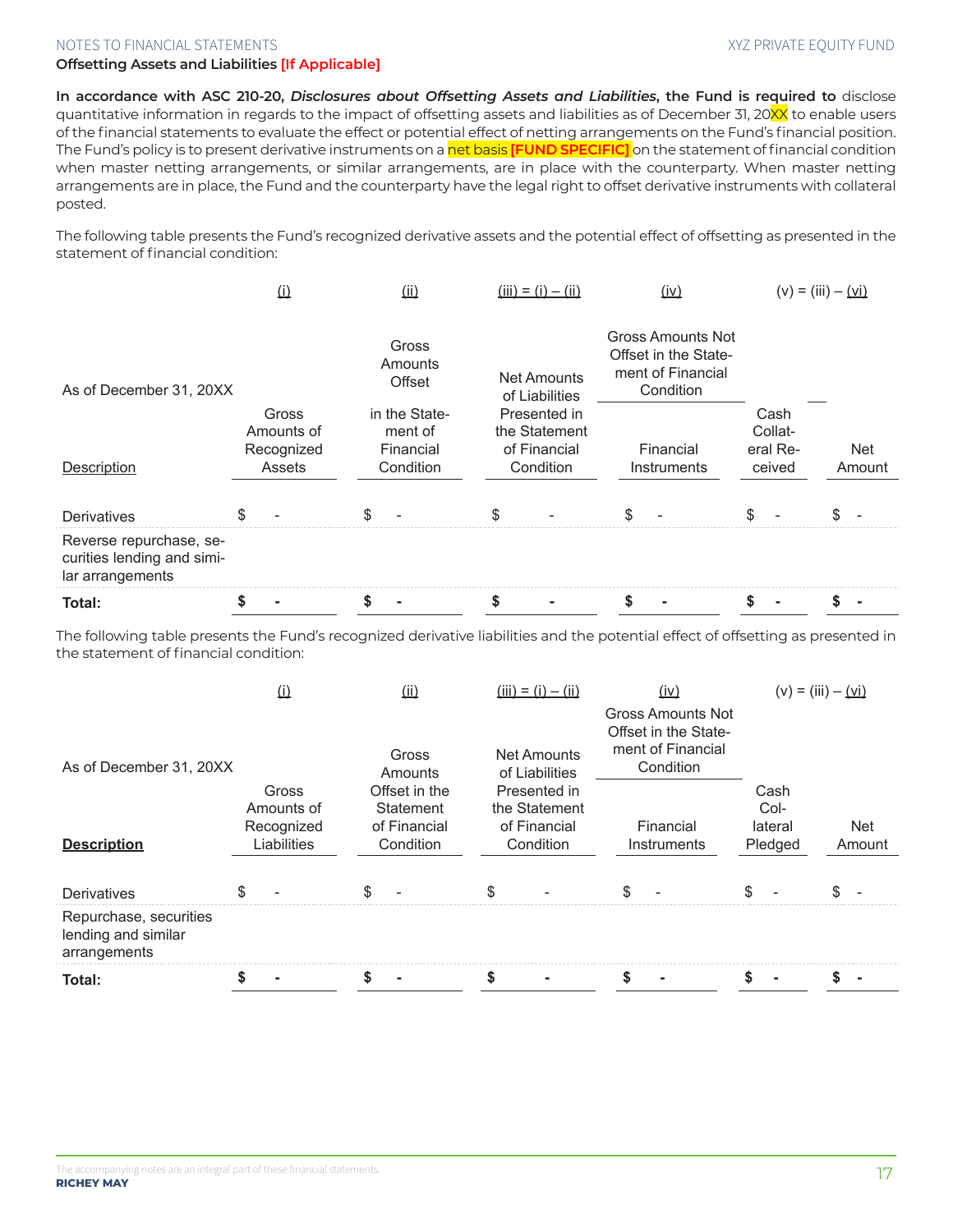# **D. DUE TO/FROM BROKERS**

The Fund executes securities transactions and enters into security positions through certain securities brokers. The Fund is subject to counterparty risk to the extent that a broker with whom it conducts business may be unable to fulfill contractual obligations on the Fund's behalf. The General Partner monitors the financial condition of such brokers and does not anticipate any losses from these counterparties. At December 31, 20<mark>XX</mark>, the cash deposit amounts due from brokers totaled \$<mark>X,XXX,000</mark> and the margin borrowing amounts due to brokers totaled \$X,XXX,000.

# **E. SHORT SALES [If Applicable]**

Short sales represent the Fund's practice of selling securities that are not currently owned, and subsequently repurchasing them with the expectation that the security will decrease in value. The ultimate liability to the Fund may exceed the amount shown on the statement of financial condition.

Possible losses from short sales differ from losses that could be incurred from purchases of securities because losses from short sales may be unlimited whereas losses from purchases cannot exceed the total amount invested.

**[If applicable:]** The gross amounts of derivative assets and liabilities presented in the preceding tables differ from the amounts of derivative assets and liabilities reported in the statement of assets and liabilities as the result of option contracts in the amounts of \$XX,XXX,000 and \$XX,XXX,000 respectively, which are not subject to enforceable master netting arrangements.

# **F. CREDIT RISK**

The Fund is subject to credit risk to the extent that the banks and brokers the Fund conducts business with are unable to fulfill their contractual obligations and the amounts exceed those insured by the Federal Deposit Insurance Corporation or the Securities Investor Protection Corporation. Management of the Fund monitors these counterparties and does not expect any losses.

# **G. ESCROW PROCEEDS RECEIVABLE/EARN-OUT PAYMENTS [If applicable]**

During 20XX, the Fund completed sales of [insert company name] and [insert company name], in the amounts of \$XX,XXX and \$<mark>XX,XXX</mark>, respectively. Cash in the amounts of \$<mark>XXX,XXX</mark> and \$<mark>XXX,XXX</mark> is being held in escrow accounts as recourse for indemnity claims that may arise under the respective sale agreements. Assuming no claims, such funds are expected to be fully released to the Fund by [insert date]. Earn-out payments are based on certain incremental future revenues resulting from the sale of the products of Private Company XX. Earn-out payments are reflected in contingent consideration, at fair value on the statement of assets and liabilities. Actual cash receipts from the earn-out payments are uncertain and may differ from estimated payments used to derive fair value, as determined by the General Partner. Review of collectability and fair value of earn-out payments will be performed by the General Partner on an ongoing basis. As of December 31, 20XX, there were no earnout payments recorded on the statement of assets and liabilities.

# **H. RELATED PARTY TRANSACTIONS**

In accordance with the LPA, the limited partners of the Fund pay the General Partner a management fee equal to X.X% (X.X% per annum), calculated and payable monthly/quarterly in advance/arrears, of their partnership interests determined as of the beginning of each calendar quarter. The General Partner has the discretion to reduce or waive a limited partner's management fee.

**[IF APPLICABLE]** Due to General Partner represents an amount payable to the General Partner for expenses paid on behalf of the Fund's operations.

**[IF APPLICABLE]** Certain limited partners are affiliated with the General Partner. The aggregate value of the affiliated limited partners' share of partners' capital at December 31, 20XX is approximately \$X,XXX,000.

**[IF APPLICABLE]** Certain limited partners have special management fee arrangements, performance arrangements, or redemption rights as provided for in the Agreement.

**[IF APPLICABLE]** During 20XX, the Fund entered into purchase and sale transactions with an affiliated entity which is also managed by the General Partner. Total purchases and sales at fair value of approximately \$X,XXX,000 were made with this related party.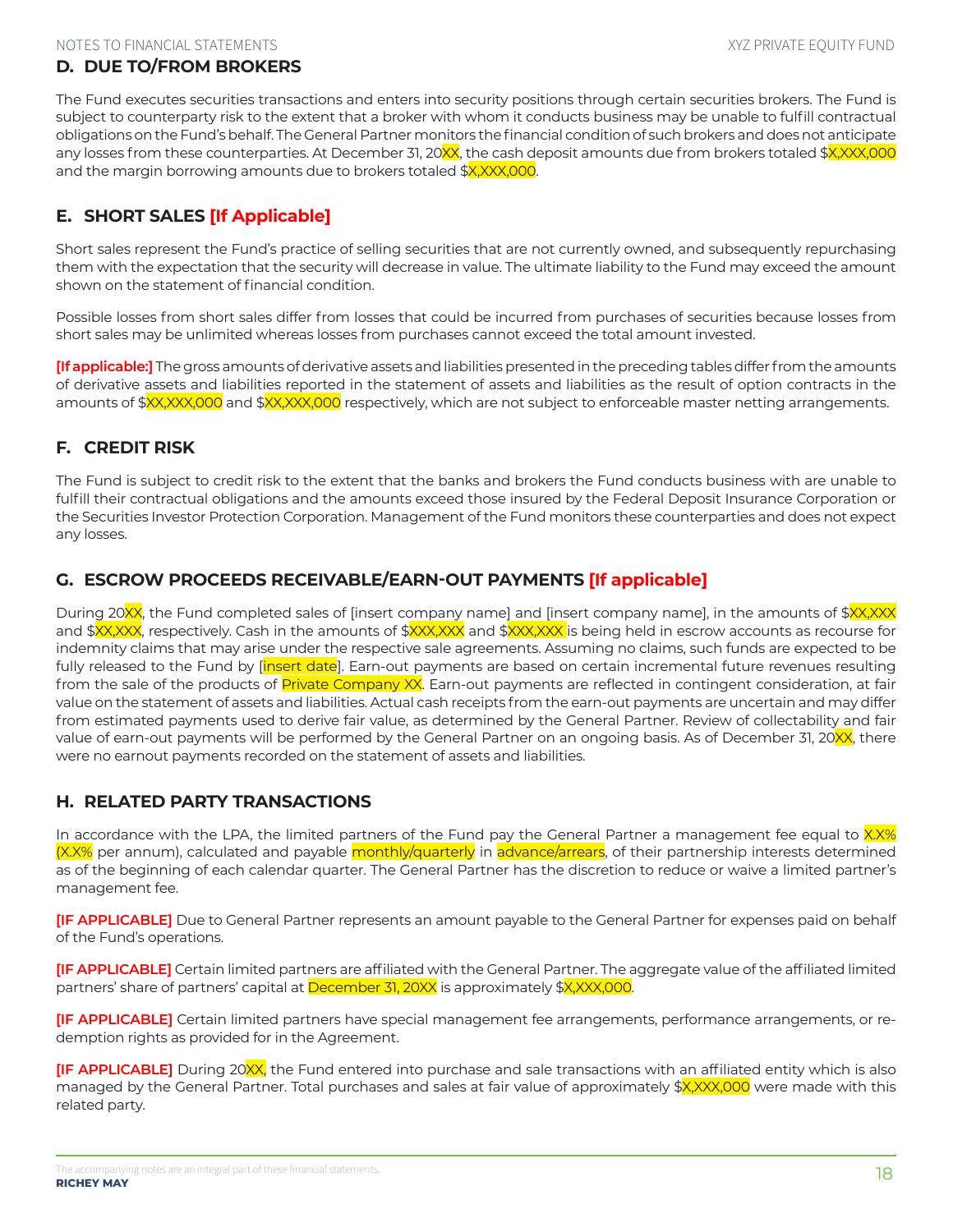**[IF APPLICABLE]** Transactions with related parties resulted in net gains (losses) of \$XX,XXX and are included in net gain (loss) on investments in the statement of operations. The terms, conditions and execution of each such purchase and sale were on an arm's-length basis.

**[IF APPLICABLE]** The General Partner generally allocates investments between the Fund and other entities for which it serves as the General Partner on a pro rata basis based on assets under management. In order to maintain pro rata allocations, the Fund may sell securities to, or purchase securities from, these other entities. Such transactions are generally executed at the closing price on the date prior to the trade date, or, in the case of restricted yet tradable securities, at fair value as determined by the General Partner.

**[IF APPLICABLE]** Additionally, the Fund may co-invest with other entities with the same General Partner as the Fund.

# **I. COMMITTED CAPITAL**

At December 31, 20XX, the Fund has commitments from the limited partners with respect to their partnership interest in the aggregate of \$XX,XXX,XXX. The General Partner may call commitments to enable the Fund to make investments, to pay fees and expenses, or provide reserves. No Limited Partner is required to fund an amount in excess of its uncalled commitment. At December 31, 20XX, the Fund's uncalled Limited Partner commitments amounted to \$XX,XXX,XXX. The ratio of total contributed capital to total committed capital is XX%.

# **J. PARTNERS' CAPITAL**

#### **[THIS SECTION SHOULD BE TAILORED TO THE INDIVIDUAL FUND SPECIFICS FROM THE LPA/PPM]**

#### **Allocation of Profits and Losses**

In accordance with the LPA, at the end of each reporting period, profits and losses of the Fund are allocated to the capital accounts of the partners based on their respective interests.

#### **Capital Distributions**

The proceeds attributable to the Fund's investments (which shall include all proceeds attributable to the disposition of such investments, net of expenses, as well as any dividends or interest income earned on such investments) are distributable in accordance with the LPA, as follows:

- (a) First, 100% to the participating partners with respect to such investments tranche (including the General Partner) who have net investment amounts attributable to the investments tranche, in proportion to their relative amounts of net investment attributable to the investments tranche, until the net investment of each participating partner with respect to such investments tranche has been reduced to zero;
- (b) Second, to the participating partners with respect to such investments tranche (and among them in proportion to their respective unpaid 8% preferred returns with respect to such investments tranche) until the unpaid preferred return of each such participating partner with respect to such;
- (c) Third, to the General Partner until the cumulative distributions to the General Partner pursuant to this paragraph 5.1(c) and paragraph 5.1(d)(ii) with respect to such investments tranche (collectively, the "Carried Interest") equal 20% of the total amounts distributed to the partners to date with respect to such investments tranche pursuant to Paragraph 5.1(b), this paragraph 5.1(c) and paragraph 5.1(d); and
- (d) Thereafter, (i) 80% to the participating partners with respect to such investments tranche (and among them in proportion to their relative investments tranche participation percentages) and (ii) 20% to the General Partner.

### **Carried Interest Allocation**

As of December 31, 20XX, the capital accounts have been reallocated to adjust the General Partner deemed carried interest upon liquidation of the Fund in accordance with the Agreement. The allocation of carried interest from the limited partners to the General Partner will remain provisional until the final liquidation of the Fund.

For the year ended December 31, 20<mark>XX</mark>, the General Partner carried interest allocation, which includes realized and estimated unrealized gains on investments, was \$XXX,XXX.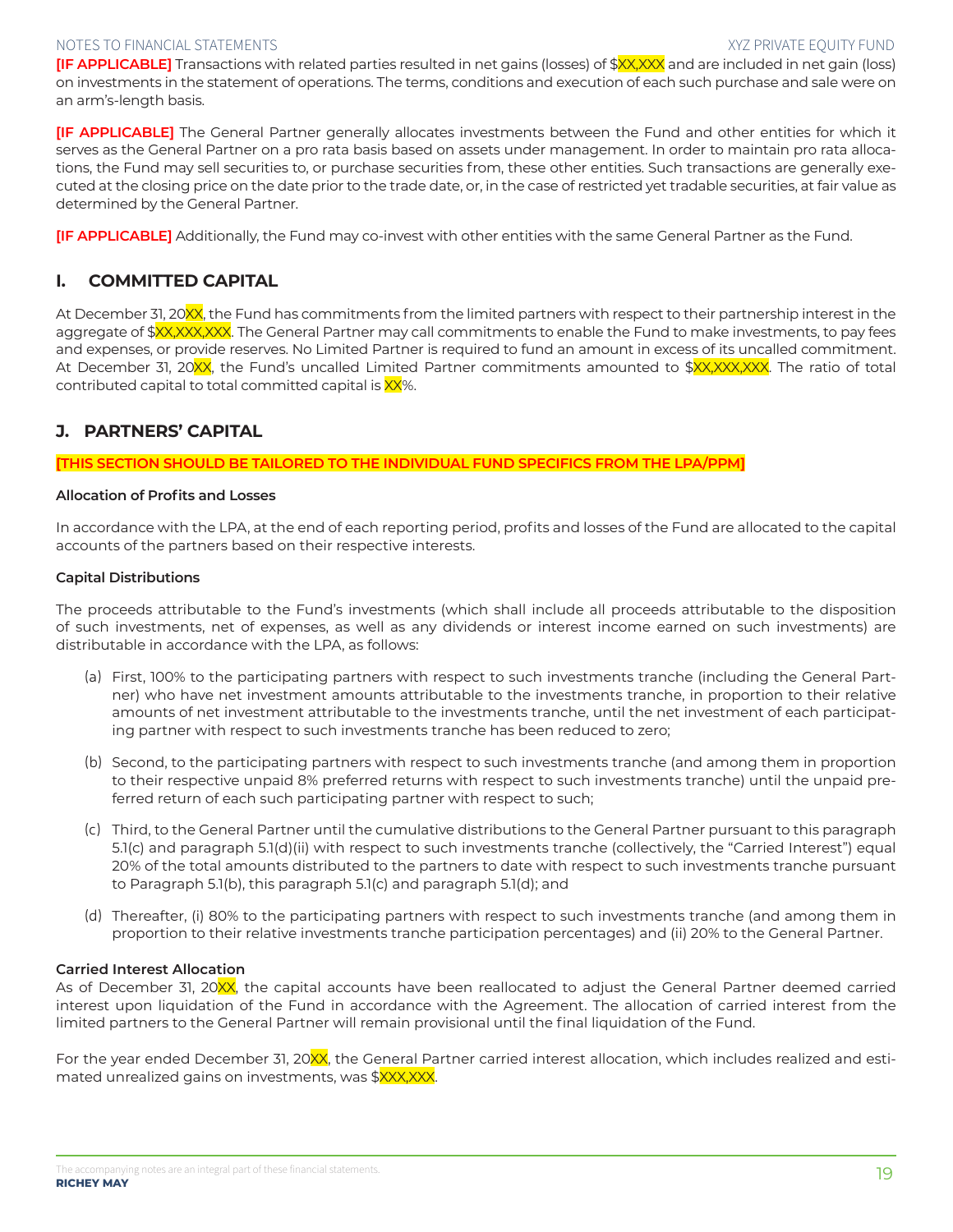**Limited Partners**

Upon the final distribution of proceeds attributable to the Fund's investments, the General Partner, if required, must return to the limited partners, in proportion to their capital contributions used to fund the Fund's investments, an aggregate amount, not to exceed the General Partner's reallocation, to assure that the total distributions of proceeds attributable to the Fund's investments are made in accordance with the above formula.

# **K. MANAGEMENT INDEMNIFICATIONS**

The LPA provides general indemnifications to the General Partner and its respective affiliates, shareholders, members, partners, managers, directors, officers and employees when acting in good faith on behalf of the Fund. The Fund's maximum exposure under these arrangements is unknown. However, the Fund has not had prior claims or losses pursuant to these contracts. The General Partner is unable to estimate any potential future payment amounts and expects the risk of any such loss to be remote, accordingly no accrual has been made for a liability as of December 31, 20XX.

# **L. ADMINISTRATION FEES**

XYZ Fund Administrator serves as the administrator of the Fund and provides certain administrative and accounting services pursuant to an agreement. For the year ended December 31, 20XX, the Fund incurred expenses of approximately \$XX,000 for administrative services, which are included in professional fees and other on the statement of operations.

**[IF APPLICABLE]** The Administrator is also affiliated with a broker through which the Fund transacts operations. At <mark>December</mark> 31, 20XX, there is a balance of approximately \$X,XXX,000 due from/to this broker. [If applicable] At December 31, 20XX, cash balances in the amount of approximately \$XXX,000 are held by an affiliate of the Administrator.

# **M. Financial Highlights**

The financial highlights presented are for the year ended

| Ratios to average limited partner's capital:              |               |
|-----------------------------------------------------------|---------------|
| Total expenses before carried interest to General Partner | $\frac{0}{0}$ |
| Carried interest to General Partner                       | $\frac{0}{0}$ |
| Total expenses after carried interest to General Partner  | $\%$          |
| Net Investment income (loss)                              | $\frac{0}{0}$ |
| Internal rates of return:                                 |               |
| Beginning of year                                         | $\%$          |
| End of year                                               | $\%$          |

The financial highlights presented are for the Fund's limited partner class as a whole. Due to the timing of capital contributions and withdrawals, and different management fee and incentive reallocation percentages, an individual limited partner's returns may vary. The net investment income (loss) ratio excludes realized and unrealized gains (losses) and does not include the effect of the reallocation to the General Partner.

The internal rate of return (IRR) of the non-managing members since inception of the Fund is net of carried interest to the General Partner and computed based on the actual dates of capital contributions and distributions and the ending aggregate limited partner' capital balance (residual value).

**[If applicable, for investments in private investment companies]** The net investment income (loss) ratio does not reflect the income and expenses incurred by the underlying private investment companies.

**[If applicable, funds open greater than or less than one year]** The ratios, excluding nonrecurring expenses and the reallocation to the General Partner, have been annualized.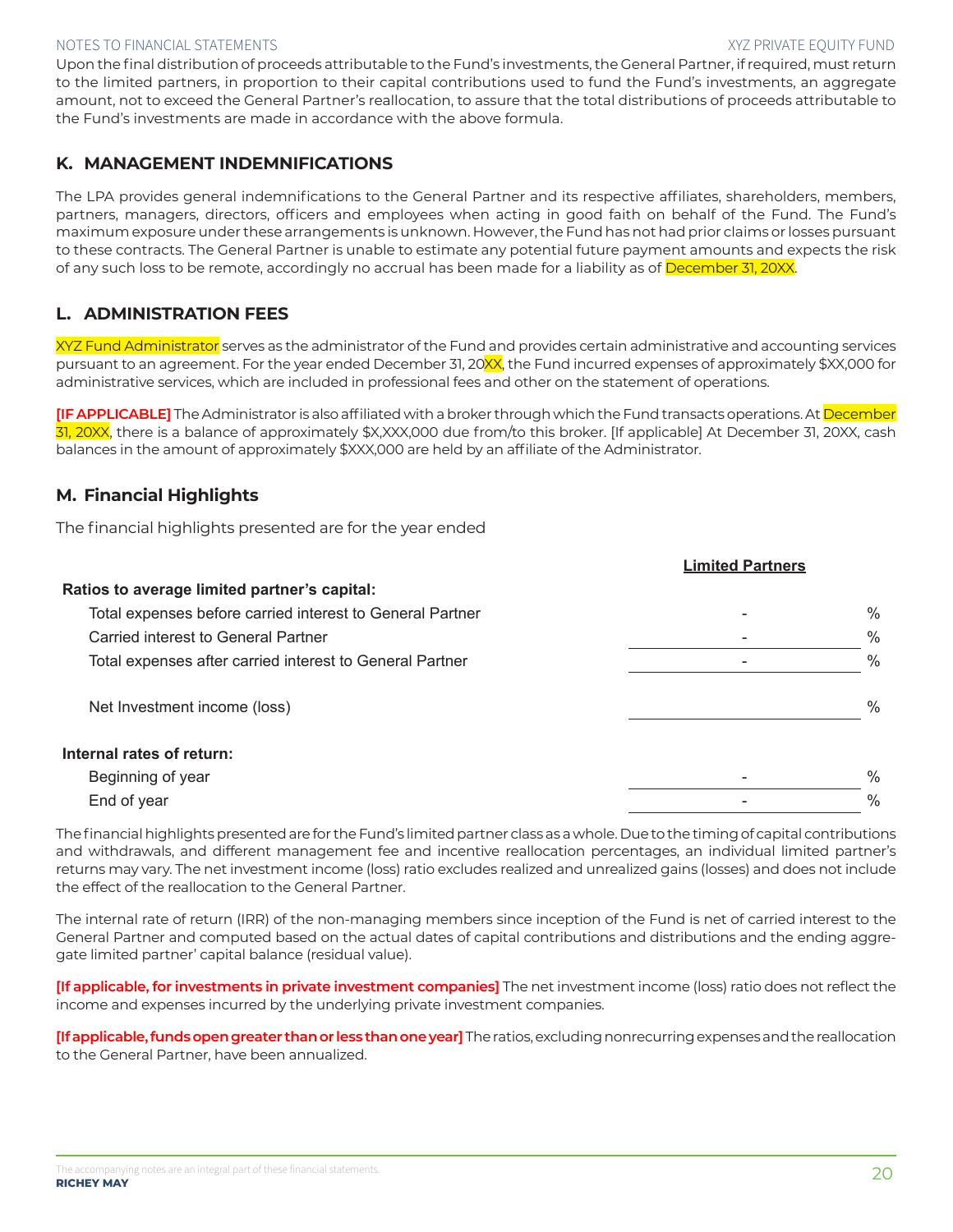# **N. LOANS PAYABLE [If applicable]**

[If applicable] On December 31, 20XX, the Fund entered into a \$XXX,XXX promissory note and security agreement, (the "Note"), with an unrelated third party for the purpose of providing short-term liquidity. The Note is secured by certain investments of the Fund and is due on [insert date]. Interest is accrued at [insert percentage]% per annum. At December 31, 20XX, the amount of the loan was \$XXX,XXX.

**[If applicable]** On December 31, 20XX, the Fund entered into a credit agreement with [insert bank name], which provides a \$<mark>XX</mark> million credit facility for the Fund. On <mark>December XX, 20XX</mark>, the Fund drew down \$XX million under this line of credit and repaid the \$XX million on January XX, 20XX.

# **O. UNFUNDED INVESTMENT COMMITMENT [If applicable]**

**[If applicable]** As of December 31, 20XX, the Fund had an unfunded investment commitment to [investment name] of approximately \$XX,XXX,XXX, which was subsequently funded in 20XX. The Fund has no other unfunded investment commitments as of December 31, 20XX.

# **P. GOING CONCERN [If applicable]**

Under the going concern assumption, an entity is ordinarily viewed as continuing in business for the foreseeable future with neither the intention nor the necessity of liquidation, ceasing trading, or seeking protection from creditors pursuant to laws or regulations. Accordingly, assets and liabilities are recorded on the basis that the entity will be able to realize its assets and discharge its liabilities in the normal course of business.

The future of the Fund is dependent upon its ability to obtain financing and upon future profitable operations from the development of its planned business. Management has plans to seek additional capital through a public or private offering of equity or debt securities, or by other means. These conditions raise substantial doubt about the Fund's ability to continue as a going concern. These financial statements do not include any adjustments that might arise from this uncertainty.

There can be no assurance that sufficient funds required during the next year or thereafter will be generated from operations or that funds will be available from external sources such as debt or equity financings or other potential sources. The lack of additional capital resulting from the inability to generate cash flow from the operations or to raise capital from external sources would force the Fund to substantially curtail or cease operations and would, therefore, have a material adverse effect on its business. Furthermore, there can be no assurance that any such required funds, if available, will be available on attractive terms or that they will not have a significant dilutive effect on the Fund's existing stockholders.

The financial statements do not include any adjustments relating to the recoverability and classification of recorded assets, or the amounts of and classification of liabilities that might necessary in the event the Fund cannot continue in existence.

# **Q. RISK FACTORS**

Management of the Fund seeks investment opportunities that offer the possibility of attaining substantial capital appreciation. Certain events particular to each industry in which the Fund invests, as well as general economic and political conditions, may have a significant negative impact on the investee's operations and profitability. In addition, the Fund is subject to changing regulatory and tax environments. Such events are beyond the Fund's control, and the likelihood that they may occur cannot be predicted. Furthermore, most of the Fund's investments are made in private operating companies whose shares do not trade on established exchanges. While it is expected that these companies may pursue initial public offerings, trade sales, or other liquidation events, there are generally no public markets for these investments at the current time.

The Fund's ability to liquidate its private operating companies and realized value is subject to significant limitations and uncertainties, including currency fluctuations. The Fund's ability to liquidate its publicly traded investments is subject to limitations, including discounts that may be required to be taken on quoted prices due to the number of shares being sold.

# **R. PAYABLE FOR INVESTMENT PURCHASE TRANSACTIONS [If applicable]**

**[If applicable]** At December 31, 20XX, the Fund had unsettled investment transactions with [insert bank name] aggregating \$XXX,XXX related to its investments in Private Company 4's [type of loan]. These transactions are still unsettled as of [<mark>insert</mark> date.]